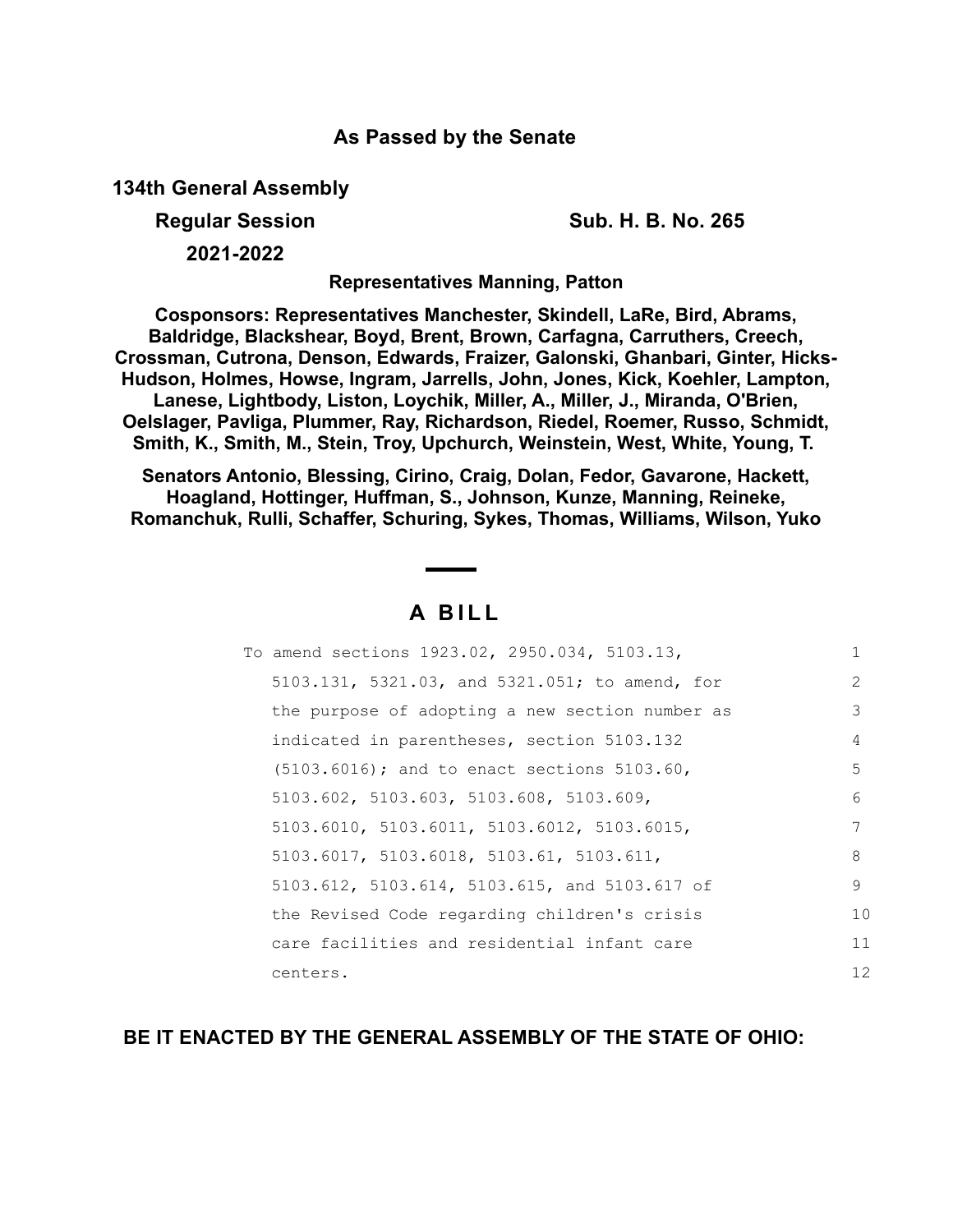| Section 1. That sections 1923.02, 2950.034, 5103.13,                            | 13 |
|---------------------------------------------------------------------------------|----|
| 5103.131, 5321.03, and 5321.051 be amended; section 5103.132                    | 14 |
| (5103.6016) be amended for the purpose of adopting a new section                | 15 |
| number as indicated in parentheses; and sections 5103.60,                       | 16 |
| $5103.602$ , $5103.603$ , $5103.608$ , $5103.609$ , $5103.6010$ , $5103.6011$ , | 17 |
| 5103.6012, 5103.6015, 5103.6017, 5103.6018, 5103.61, 5103.611,                  | 18 |
| 5103.612, 5103.614, 5103.615, and 5103.617 of the Revised Code                  | 19 |
| be enacted to read as follows:                                                  | 20 |
| Sec. 1923.02. (A) Proceedings under this chapter may be                         | 21 |
| had as follows:                                                                 | 22 |
| (1) Against tenants or manufactured home park residents                         | 23 |
| holding over their terms;                                                       | 24 |
| (2) Against tenants or manufactured home park residents in                      | 25 |
| possession under an oral tenancy, who are in default in the                     | 26 |
| payment of rent as provided in division (B) of this section;                    | 27 |
| (3) In sales of real estate, on executions, orders, or                          | 28 |
| other judicial process, when the judgment debtor was in                         | 29 |
| possession at the time of the rendition of the judgment or                      | 30 |
| decree, by virtue of which the sale was made;                                   | 31 |
| (4) In sales by executors, administrators, or quardians,                        | 32 |
| and on partition, when any of the parties to the complaint were                 | 33 |
| in possession at the commencement of the action, after the                      | 34 |
| sales, so made on execution or otherwise, have been examined by                 | 35 |
| the proper court and adjudged legal;                                            | 36 |
| (5) When the defendant is an occupier of lands or                               | 37 |
| tenements, without color of title, and the complainant has the                  | 38 |
| right of possession to them;                                                    | 39 |
| (6) In any other case of the unlawful and forcible                              | 40 |
| detention of lands or tenements. For purposes of this division,                 | 41 |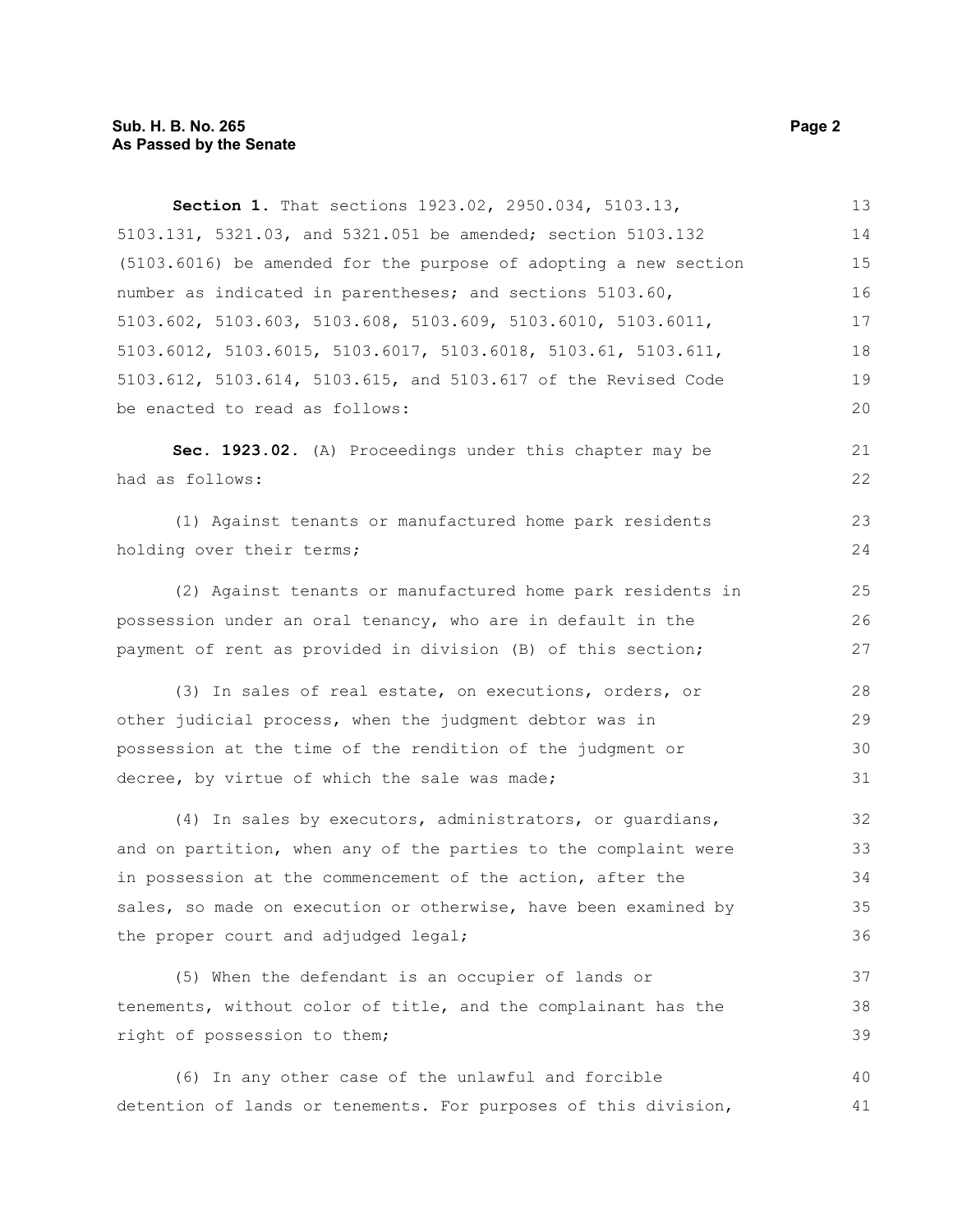in addition to any other type of unlawful and forcible detention of lands or tenements, such a detention may be determined to exist when both of the following apply: 42 43 44

(a) A tenant fails to vacate residential premises within three days after both of the following occur: 45 46

(i) The tenant's landlord has actual knowledge of or has reasonable cause to believe that the tenant, any person in the tenant's household, or any person on the premises with the consent of the tenant previously has or presently is engaged in a violation of Chapter 2925. or 3719. of the Revised Code, or of a municipal ordinance that is substantially similar to any section in either of those chapters, which involves a controlled substance and which occurred in, is occurring in, or otherwise was or is connected with the premises, whether or not the tenant or other person has been charged with, has pleaded guilty to or been convicted of, or has been determined to be a delinquent child for an act that, if committed by an adult, would be a violation as described in this division. For purposes of this division, a landlord has "actual knowledge of or has reasonable cause to believe" that a tenant, any person in the tenant's household, or any person on the premises with the consent of the tenant previously has or presently is engaged in a violation as described in this division if a search warrant was issued pursuant to Criminal Rule 41 or Chapter 2933. of the Revised Code; the affidavit presented to obtain the warrant named or described the tenant or person as the individual to be searched and particularly described the tenant's premises as the place to be searched, named or described one or more controlled substances to be searched for and seized, stated substantially the offense under Chapter 2925. or 3719. of the Revised Code or the substantially similar municipal ordinance that occurred in, 47 48 49 50 51 52 53 54 55 56 57 58 59 60 61 62 63 64 65 66 67 68 69 70 71 72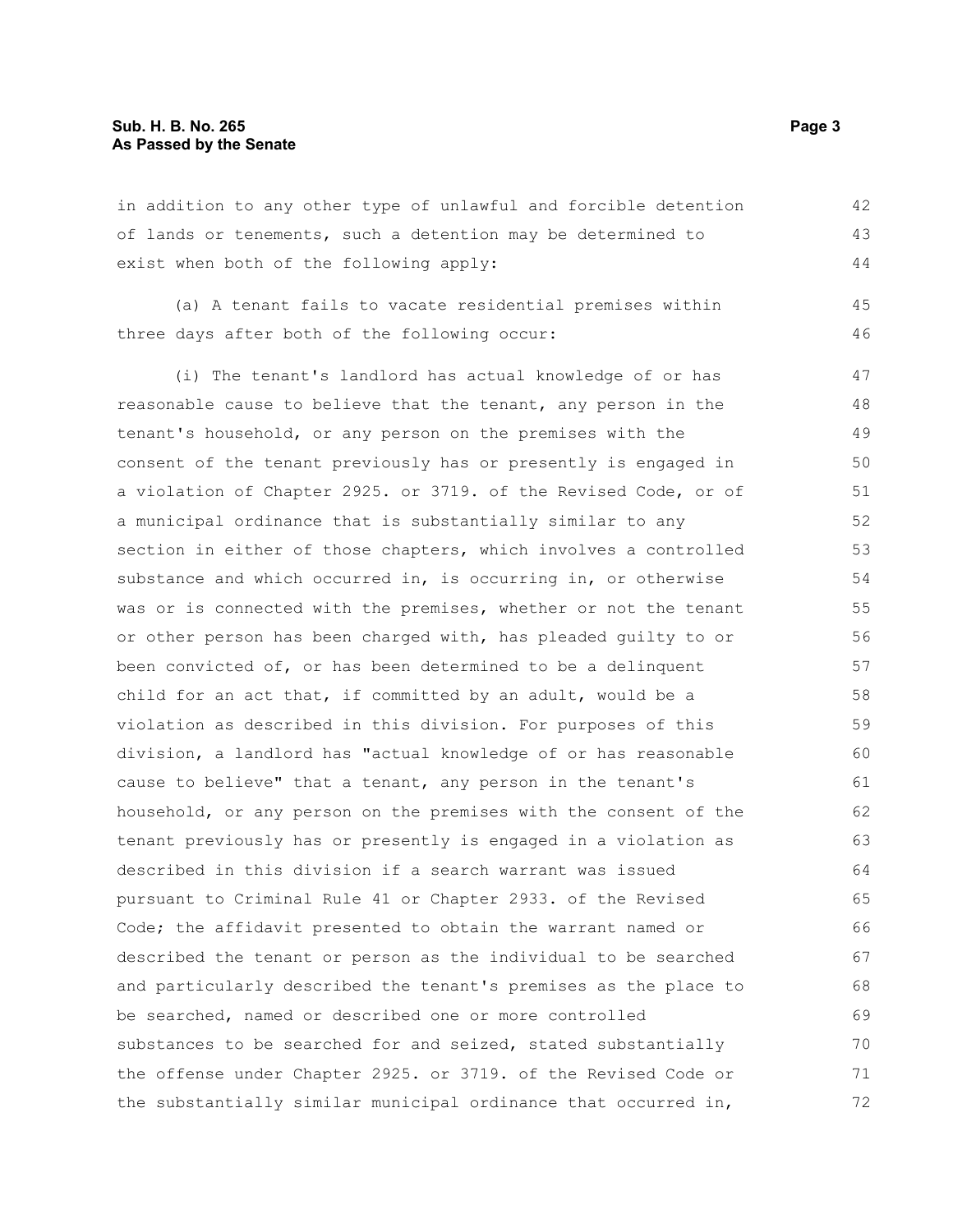## **Sub. H. B. No. 265 Page 4 As Passed by the Senate**

tenant's premises, and states the factual basis for the affiant's belief that the controlled substances are located on the tenant's premises; the warrant was properly executed by a law enforcement officer and any controlled substance described in the affidavit was found by that officer during the search and seizure; and, subsequent to the search and seizure, the landlord was informed by that or another law enforcement officer of the fact that the tenant or person has or presently is engaged in a violation as described in this division and it occurred in, is occurring in, or otherwise was or is connected with the tenant's premises. (ii) The landlord gives the tenant the notice required by division (C) of section 5321.17 of the Revised Code. (b) The court determines, by a preponderance of the evidence, that the tenant, any person in the tenant's household, or any person on the premises with the consent of the tenant previously has or presently is engaged in a violation as described in division (A)(6)(a)(i) of this section. (7) In cases arising out of Chapter 5313. of the Revised Code. In those cases, the court has the authority to declare a forfeiture of the vendee's rights under a land installment contract and to grant any other claims arising out of the contract. (8) Against tenants who have breached an obligation that is imposed by section 5321.05 of the Revised Code, other than 74 75 76 77 78 79 80 81 82 83 84 85 86 87 88 89 90 91 92 93 94 95 96 97 98

is occurring in, or otherwise was or is connected with the

the obligation specified in division (A)(9) of that section, and that materially affects health and safety. Prior to the commencement of an action under this division, notice shall be given to the tenant and compliance secured with section 5321.11 99 100 101 102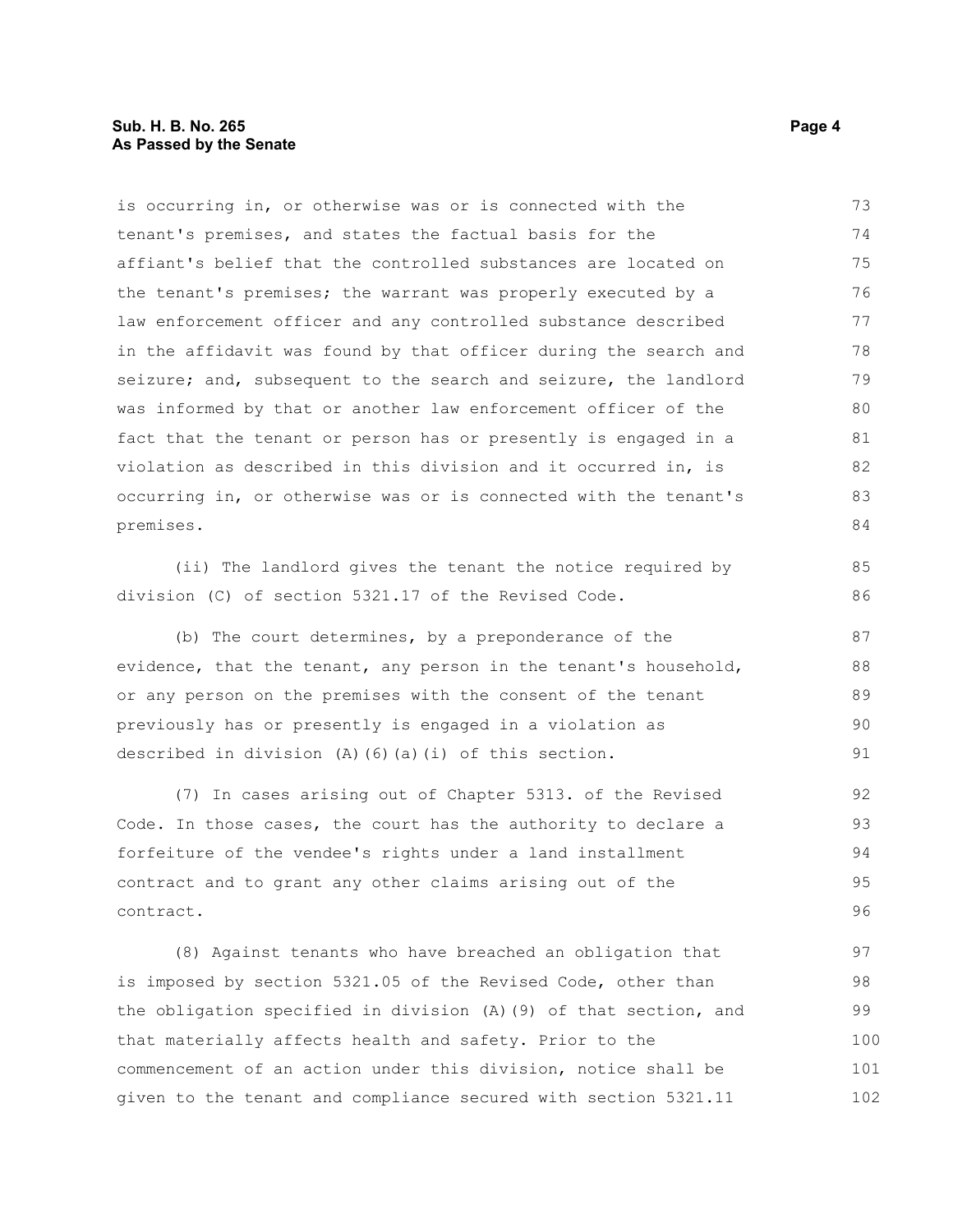of the Revised Code.

(9) Against tenants who have breached an obligation imposed upon them by a written rental agreement; 104 105

(10) Against manufactured home park residents who have defaulted in the payment of rent or breached the terms of a rental agreement with a park operator. Nothing in this division precludes the commencement of an action under division (A)(12) of this section when the additional circumstances described in that division apply. 106 107 108 109 110 111

(11) Against manufactured home park residents who have committed two material violations of the rules of the manufactured home park, of the division of industrial compliance of the department of commerce, or of applicable state and local health and safety codes and who have been notified of the violations in compliance with section 4781.45 of the Revised Code; 112 113 114 115 116 117 118

(12) Against a manufactured home park resident, or the estate of a manufactured home park resident, who as a result of death or otherwise has been absent from the manufactured home park for a period of thirty consecutive days prior to the commencement of an action under this division and whose manufactured home or mobile home, or recreational vehicle that is parked in the manufactured home park, has been left unoccupied for that thirty-day period, without notice to the park operator and without payment of rent due under the rental agreement with the park operator; 119 120 121 122 123 124 125 126 127 128

(13) Against occupants of self-service storage facilities, as defined in division (A) of section 5322.01 of the Revised Code, who have breached the terms of a rental agreement or 129 130 131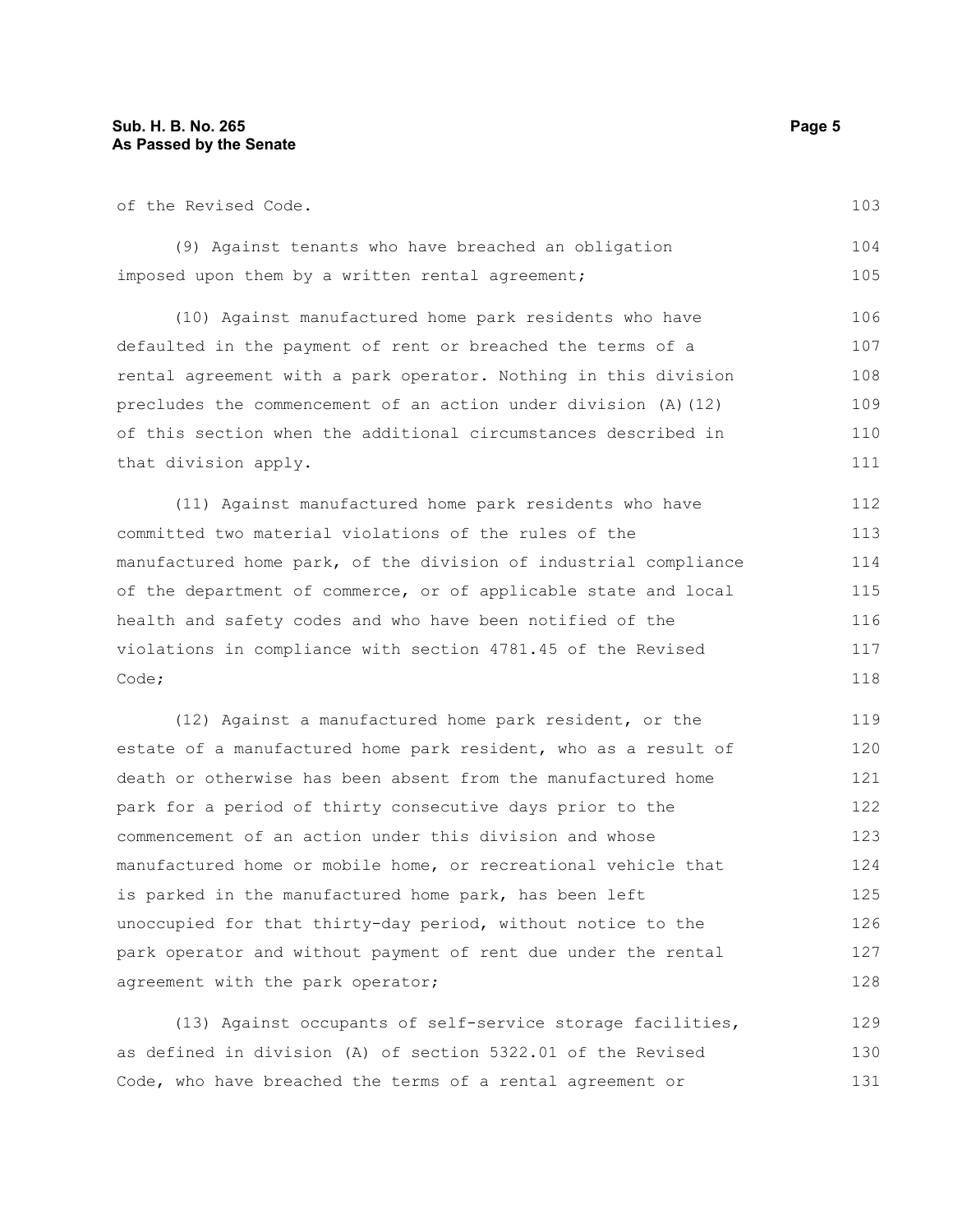violated section 5322.04 of the Revised Code;

(14) Against any resident or occupant who, pursuant to a rental agreement, resides in or occupies residential premises located within one thousand feet of any school premises- $o$ r, preschool or child day-care center premises, children's crisis care facility premises, or residential infant care center premises and to whom both of the following apply: 133 134 135 136 137 138

(a) The resident's or occupant's name appears on the state registry of sex offenders and child-victim offenders maintained under section 2950.13 of the Revised Code. 139 140 141

(b) The state registry of sex offenders and child-victim offenders indicates that the resident or occupant was convicted of or pleaded guilty to a sexually oriented offense or a childvictim oriented offense in a criminal prosecution and was not sentenced to a serious youthful offender dispositional sentence for that offense. 142 143 144 145 146 147

(15) Against any tenant who permits any person to occupy residential premises located within one thousand feet of any school premises-or, preschool or child day-care center premises, children's crisis care facility premises, or residential infant care center premises if both of the following apply to the person: 148 149 150 151 152 153

(a) The person's name appears on the state registry of sex offenders and child-victim offenders maintained under section 2950.13 of the Revised Code. 154 155 156

(b) The state registry of sex offenders and child-victim offenders indicates that the person was convicted of or pleaded guilty to a sexually oriented offense or a child-victim oriented offense in a criminal prosecution and was not sentenced to a 157 158 159 160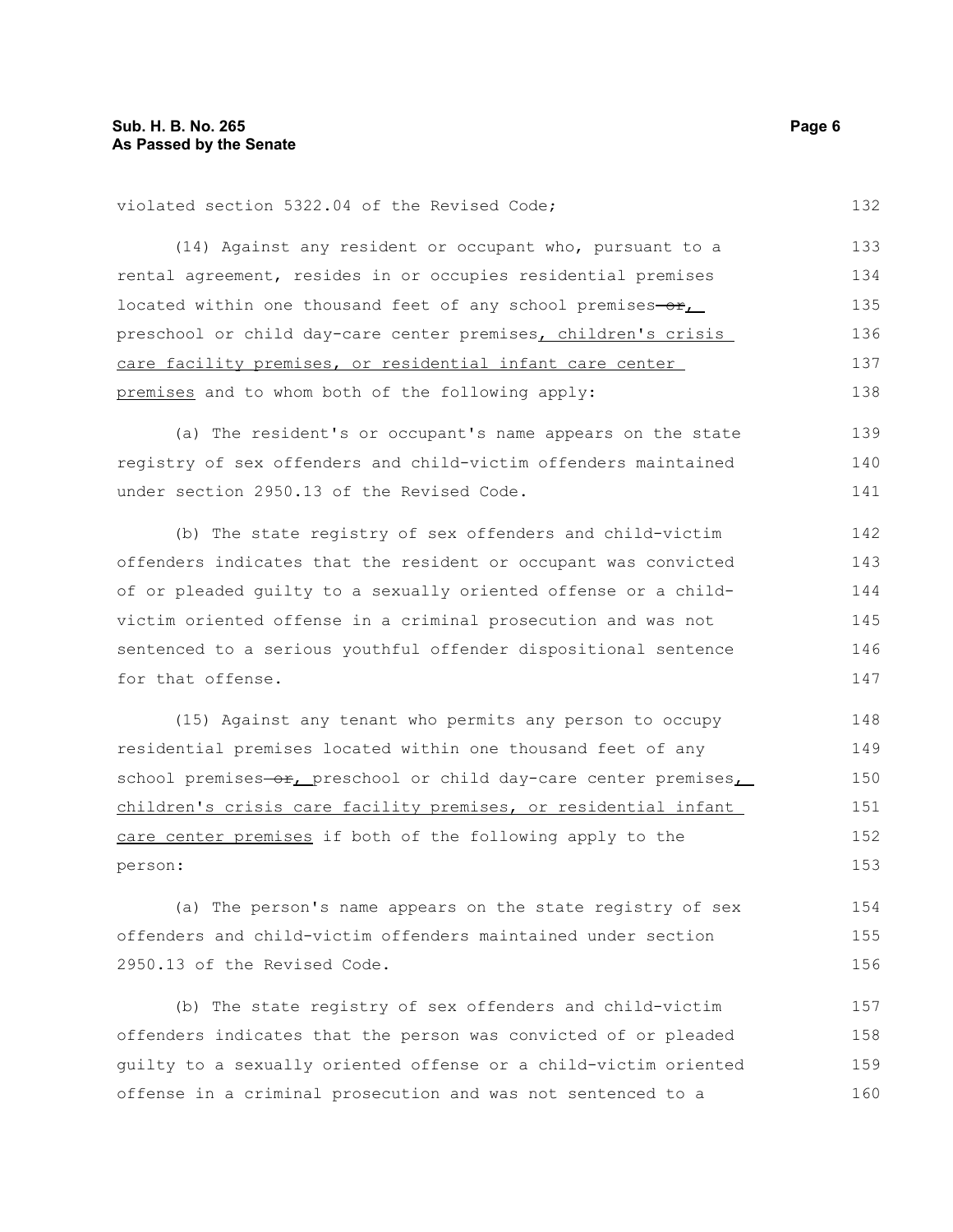serious youthful offender dispositional sentence for that offense. 161 162

(B) If a tenant or manufactured home park resident holding under an oral tenancy is in default in the payment of rent, the tenant or resident forfeits the right of occupancy, and the landlord may, at the landlord's option, terminate the tenancy by notifying the tenant or resident, as provided in section 1923.04 of the Revised Code, to leave the premises, for the restitution of which an action may then be brought under this chapter.

(C)(1) If a tenant or any other person with the tenant's permission resides in or occupies residential premises that are located within one thousand feet of any school premises, children's crisis care facility premises, or residential infant care center premises and is a resident or occupant of the type described in division (A)(14) of this section or a person of the type described in division (A)(15) of this section, the landlord for those residential premises, upon discovery that the tenant or other person is a resident, occupant, or person of that nature, may terminate the rental agreement or tenancy for those residential premises by notifying the tenant and all other occupants, as provided in section 1923.04 of the Revised Code, to leave the premises. 170 171 172 173 174 175 176 177 178 179 180 181 182

(2) If a landlord is authorized to terminate a rental agreement or tenancy pursuant to division (C)(1) of this section but does not so terminate the rental agreement or tenancy, the landlord is not liable in a tort or other civil action in damages for any injury, death, or loss to person or property that allegedly result from that decision. 183 184 185 186 187 188

(D) This chapter does not apply to a student tenant as defined by division (H) of section 5321.01 of the Revised Code 189 190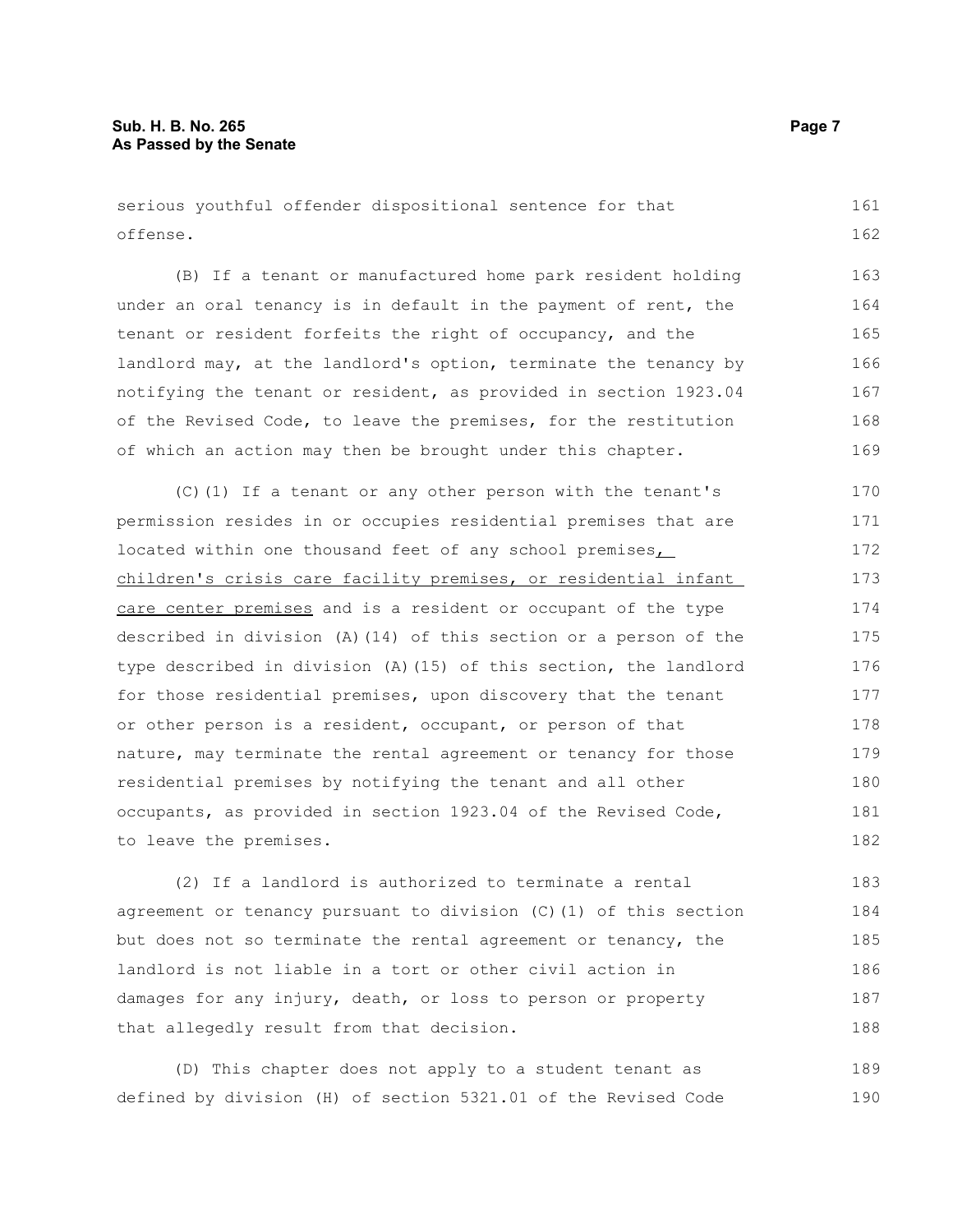when the college or university proceeds to terminate a rental agreement pursuant to section 5321.031 of the Revised Code. (E) As used in this section, "children's crisis care facility premises" and "residential infant care center premises" have the same meanings as in section 2950.034 of the Revised Code. **Sec. 2950.034.** (A) No person who has been convicted of, is convicted of, has pleaded guilty to, or pleads guilty to a sexually oriented offense or a child-victim oriented offense shall establish a residence or occupy residential premises within one thousand feet of any school premises-or, preschool or child day-care center premises, children's crisis care facility premises, or residential infant care center premises. (B) If a person to whom division (A) of this section applies violates division (A) of this section by establishing a residence or occupying residential premises within one thousand feet of any school premises-or, preschool or child day-care center premises, children's crisis care facility premises, or residential infant care center premises, an owner or lessee of real property that is located within one thousand feet of those 191 192 193 194 195 196 197 198 199 200 201 202 203 204 205 206 207 208 209 210

school premises-or, preschool or child day-care center premises, children's crisis care facility premises, or residential infant care center premises, or the prosecuting attorney, village solicitor, city or township director of law, similar chief legal officer of a municipal corporation or township, or official designated as a prosecutor in a municipal corporation that has jurisdiction over the place at which the person establishes the residence or occupies the residential premises in question, has a cause of action for injunctive relief against the person. The plaintiff shall not be required to prove irreparable harm in 211 212 213 214 215 216 217 218 219 220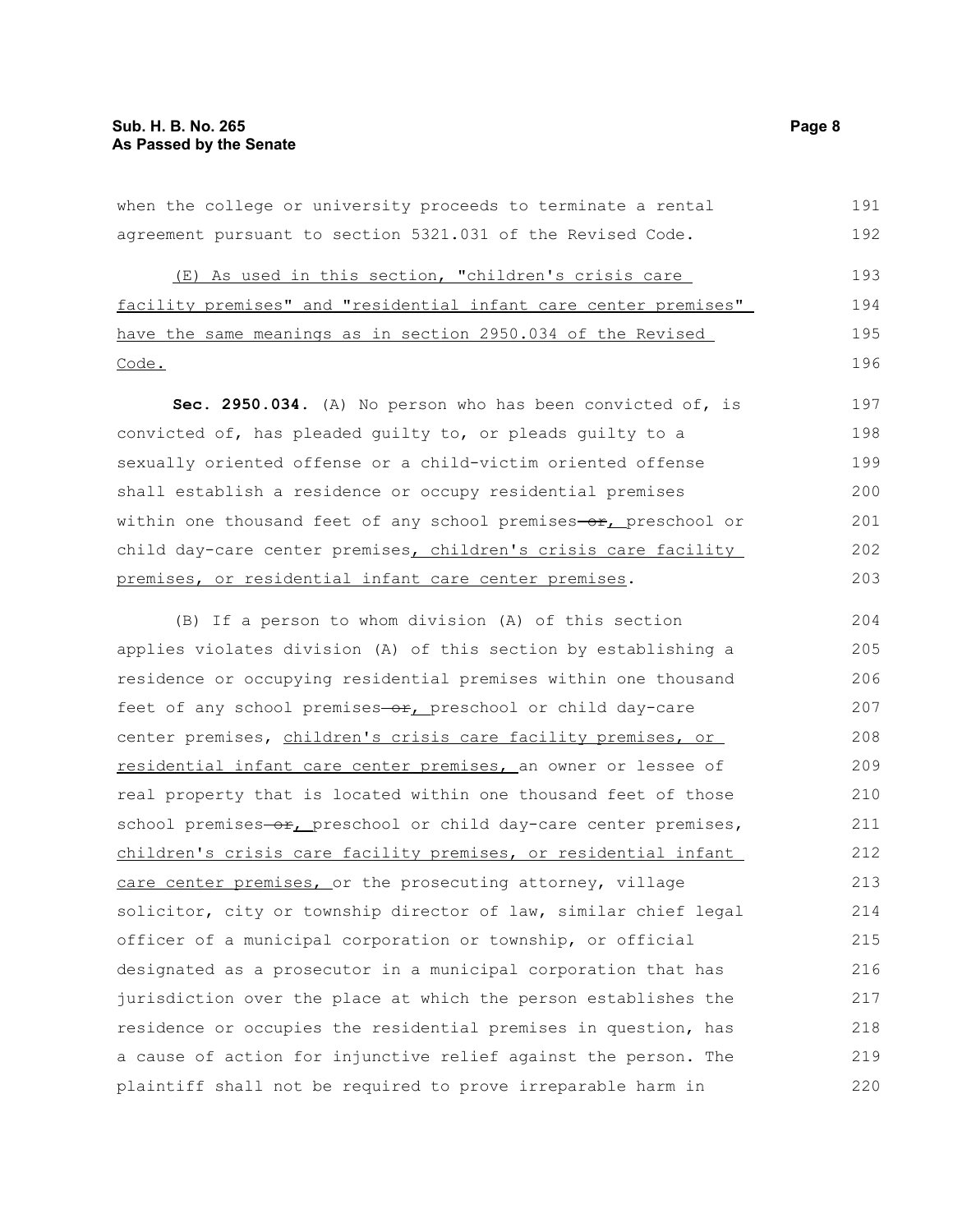| order to obtain the relief.                                      | 221 |
|------------------------------------------------------------------|-----|
| (C) As used in this section:                                     | 222 |
| (1) "Child day-care center" has the same meaning as in           | 223 |
| section 5104.01 of the Revised Code.                             | 224 |
| (2) "Children's crisis care facility" has the same meaning       | 225 |
| as in section 5103.13 of the Revised Code.                       | 226 |
| (3) "Children's crisis care facility premises" means both        | 227 |
| of the following:                                                | 228 |
| (a) The parcel of real property on which any children's          | 229 |
| crisis care facility is situated;                                | 230 |
| (b) Any grounds, play areas, and other facilities of a           | 231 |
| children's crisis care facility that are regularly used by the   | 232 |
| children served by the facility.                                 | 233 |
| (4) "Preschool" means any public or private institution or       | 234 |
| center that provides early childhood instructional or            | 235 |
| educational services to children who are at least three years of | 236 |
| age but less than six years of age and who are not enrolled in   | 237 |
| or are not eligible to be enrolled in kindergarten, whether or   | 238 |
| not those services are provided in a child day-care setting.     | 239 |
| "Preschool" does not include any place that is the permanent     | 240 |
| residence of the person who is providing the early childhood     | 241 |
| instructional or educational services to the children described  | 242 |
| in this division.                                                | 243 |
| $(3)$ (5) "Preschool or child day-care center premises"          | 244 |
| means all of the following:                                      | 245 |
| (a) Any building in which any preschool or child day-care        | 246 |
| center activities are conducted if the building has signage that | 247 |

indicates that the building houses a preschool or child day-care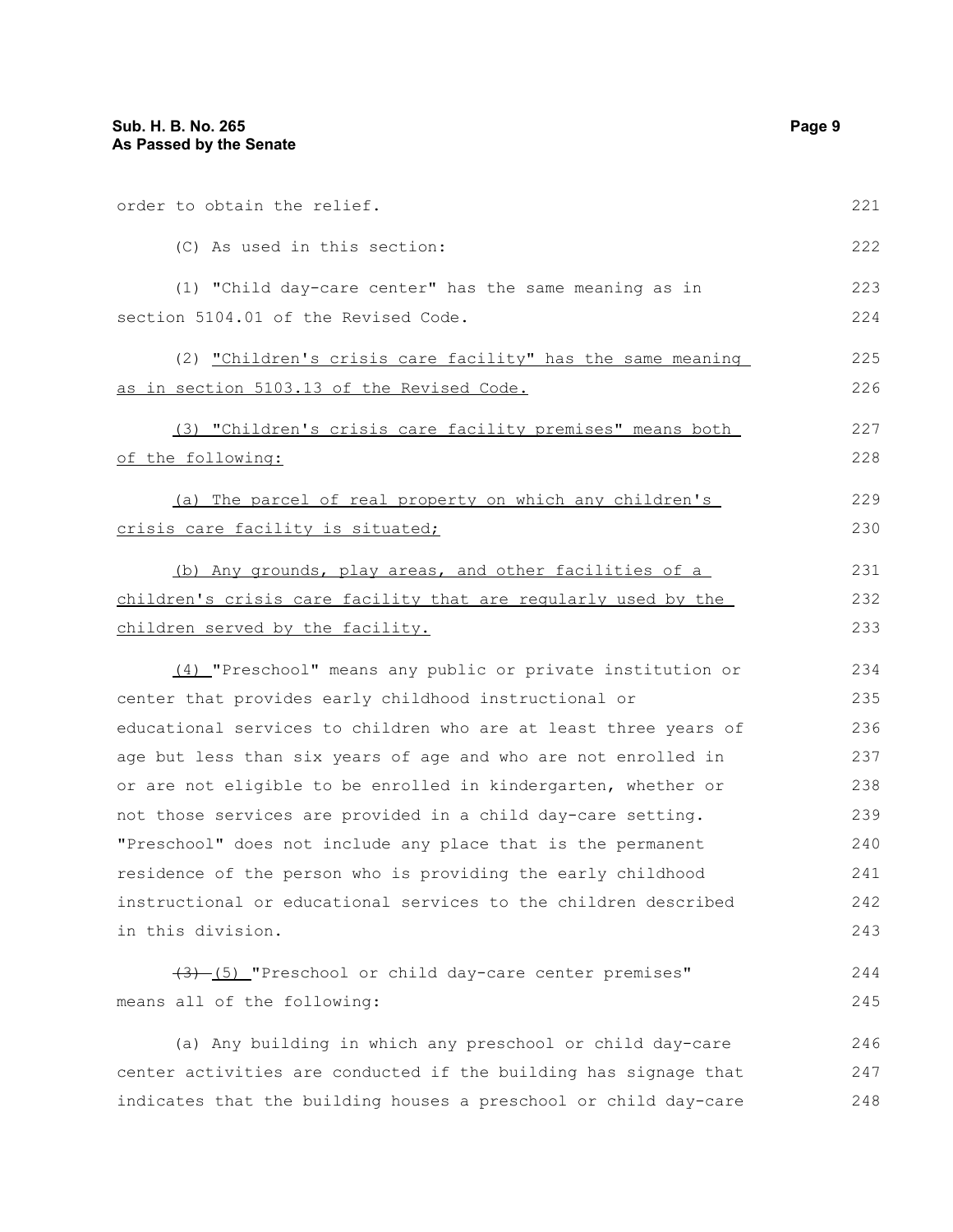| center, is clearly visible and discernable without obstruction,  | 249 |
|------------------------------------------------------------------|-----|
| and meets any local zoning ordinances which may apply;           | 250 |
| (b) The parcel of real property on which a preschool or          | 251 |
| child day-care center is situated if the parcel of real property | 252 |
| has signage that indicates that a preschool or child day-care    | 253 |
| center is situated on the parcel, is clearly visible and         | 254 |
| discernable without obstruction, and meets any local zoning      | 255 |
| ordinances which may apply;                                      | 256 |
| (c) Any grounds, play areas, and other facilities of a           | 257 |
| preschool or child day-care center that are regularly used by    | 258 |
| the children served by the preschool or child day-care center if | 259 |
| the grounds, play areas, or other facilities have signage that   | 260 |
| indicates that they are regularly used by children served by the | 261 |
| preschool or child day-care center, is clearly visible and       | 262 |
| discernable without obstruction, and meets any local zoning      | 263 |
| ordinances which may apply.                                      | 264 |
| (6) "Residential infant care center" has the same meaning        | 265 |
| as in section 5103.60 of the Revised Code.                       | 266 |
| (7) "Residential infant care center premises" means both         | 267 |
| of the following:                                                | 268 |
| (a) The parcel of real property on which any residential         | 269 |
| infant care center is situated;                                  | 270 |
| (b) Any grounds, play areas, and other facilities of a           | 271 |
| residential infant care center that are regularly used by the    | 272 |
| children served by the center.                                   | 273 |
| Sec. 5103.13. (A) As used in this section and section            | 274 |
| 5103.131 of the Revised Code:                                    | 275 |
| (1) (a) "Children's crisis care facility" means a facility       | 276 |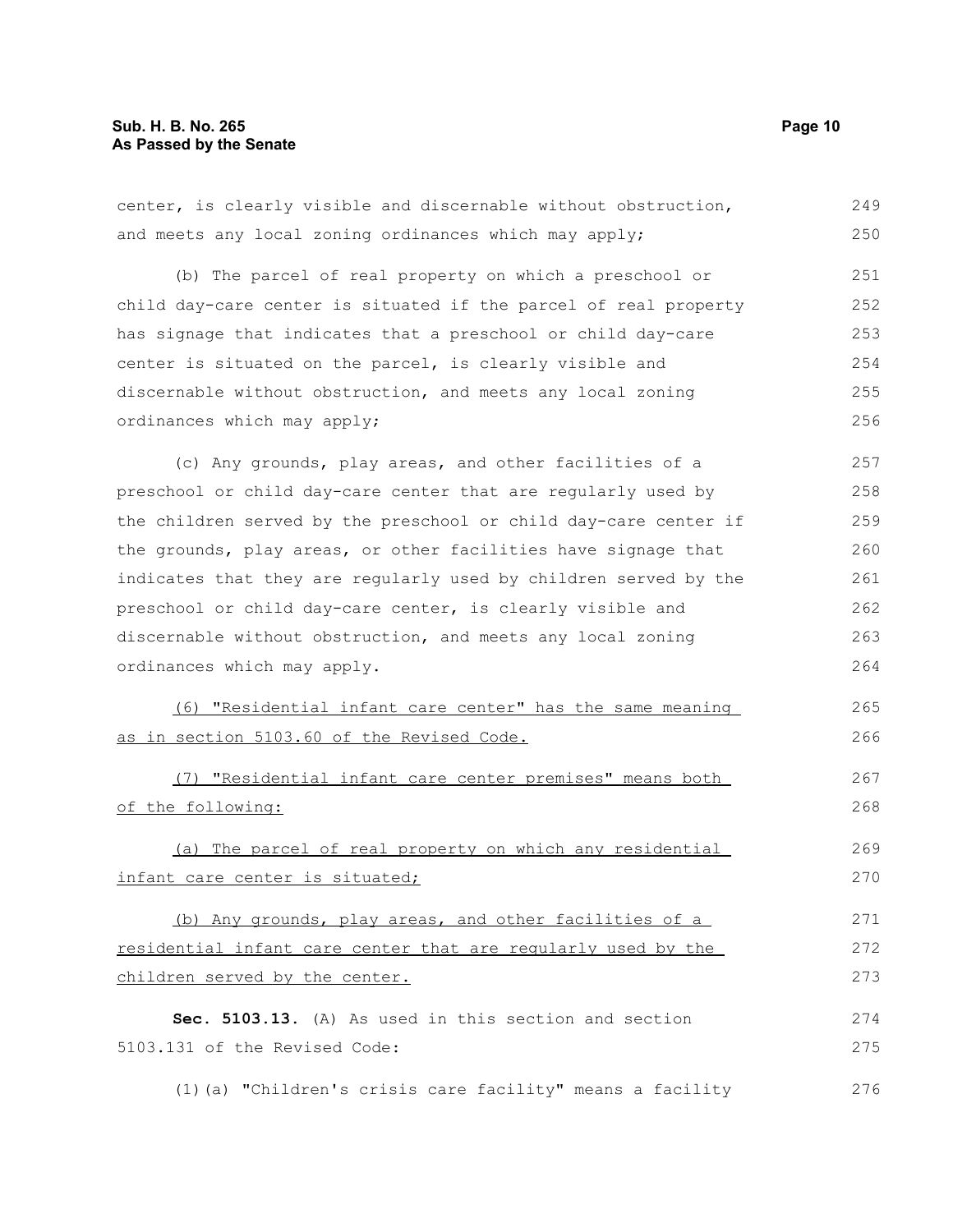that has as its primary purpose the provision of residential and other care to either or both of the following: (i) One or more preteens voluntarily placed in the facility by the preteen's parent or other caretaker who is facing a crisis that causes the parent or other caretaker to seek temporary care for the preteen and referral for support services; (ii) One or more preteens placed in the facility by a public children services agency or private child placing agency that has legal custody or permanent custody of the preteen and determines that an emergency situation exists necessitating the preteen's placement in the facility rather than an institution certified under section 5103.03 of the Revised Code or elsewhere. (b) "Children's crisis care facility" does not include either any of the following: (i) Any organization, society, association, school, agency, child guidance center, detention or rehabilitation facility, or children's clinic licensed, regulated, approved, operated under the direction of, or otherwise certified by the department of education, a local board of education, the 277 278 279 280 281 282 283 284 285 286 287 288 289 290 291 292 293 294 295 296 297

department of youth services, the department of mental health and addiction services, or the department of developmental disabilities; 298 299 300

(ii) Any individual who provides care for only a singlefamily group, placed there by their parents or other relative having custody; 301 302 303

(iii) Any residential infant care center, as an entity deemed a residential infant care center under section 5103.602 304 305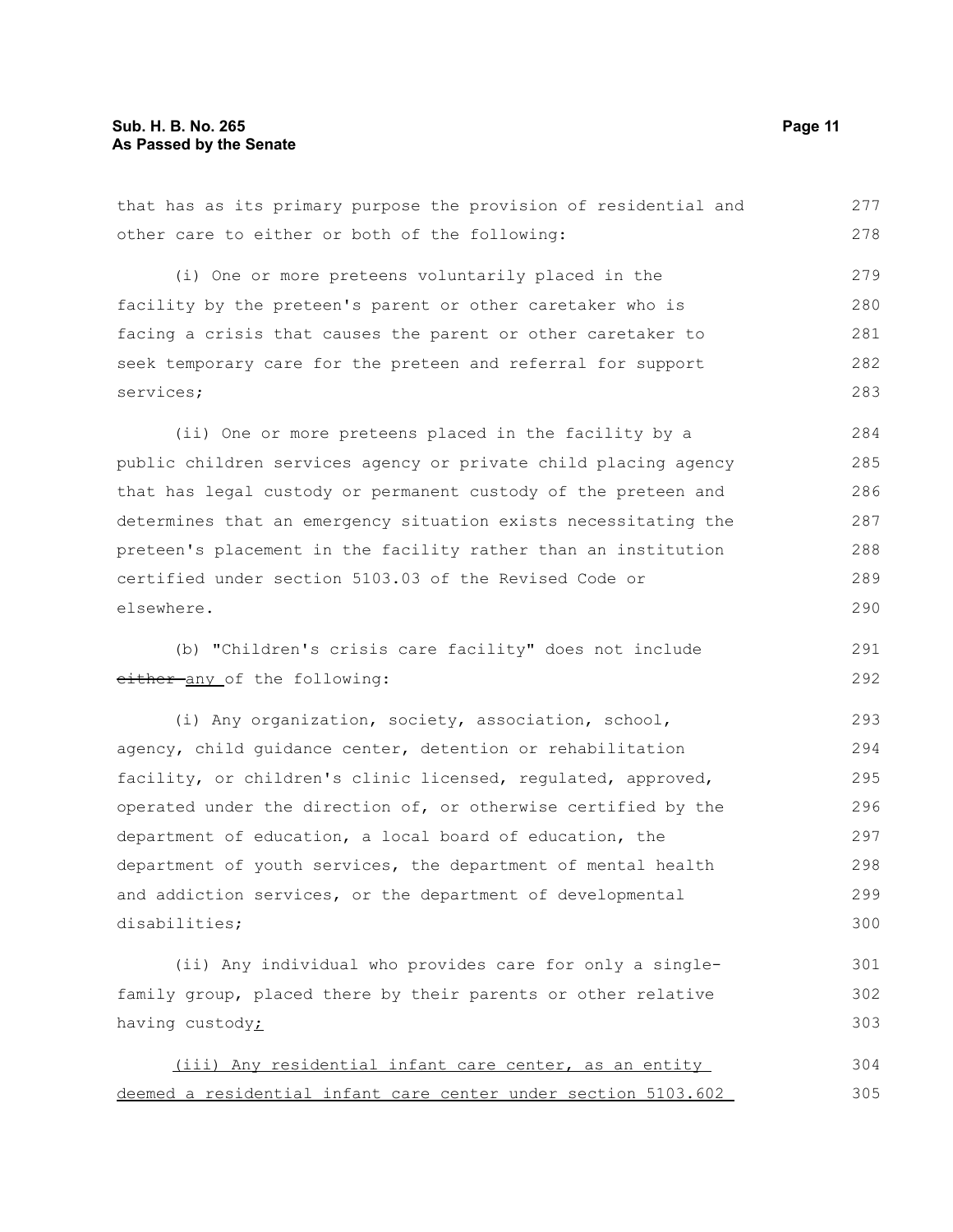| of the Revised Code shall no longer be licensed as a children's          | 306 |
|--------------------------------------------------------------------------|-----|
| crisis care center.                                                      | 307 |
| (2) "Legal custody" and "permanent custody" have the same                | 308 |
| meanings as in section 2151.011 of the Revised Code.                     | 309 |
| (3) "Pediatric medical service" means medical service                    | 310 |
| required to be provided by, or with oversight from, a licensed           | 311 |
| medical professional, including prescribing medication,                  | 312 |
| administering rectal or intravenous medication, and outpatient           | 313 |
| laboratory service, and providing for sick visits, on-site well          | 314 |
| child exams, and children assisted by medical technology.                | 315 |
| (4) "Preteen" means an individual under thirteen years of                | 316 |
| age.                                                                     | 317 |
| (B) No person shall operate a children's crisis care                     | 318 |
| facility or hold a children's crisis care facility out as a              | 319 |
| certified children's crisis care facility unless there is a              | 320 |
| valid children's crisis care facility certificate issued under           | 321 |
|                                                                          |     |
| this section for the facility.                                           | 322 |
| $(C)$ (1) A person seeking to operate a children's crisis                | 323 |
| care facility shall apply to the director of job and family              | 324 |
| services to obtain a certificate for the facility.                       | 325 |
| (2) (a) The director shall certify the person's children's               | 326 |
| crisis care facility if the facility meets all of the                    | 327 |
| certification standards established in rules adopted under               | 328 |
| division $\overline{F}$ (H) of this section and the person complies with | 329 |
| all of the rules governing the certification of children's               | 330 |
| crisis care facilities adopted under that division. The issuance         | 331 |
| of a children's crisis care facility certificate does not exempt         | 332 |
| the facility from a requirement to obtain another certificate or         | 333 |
| license mandated by law.                                                 | 334 |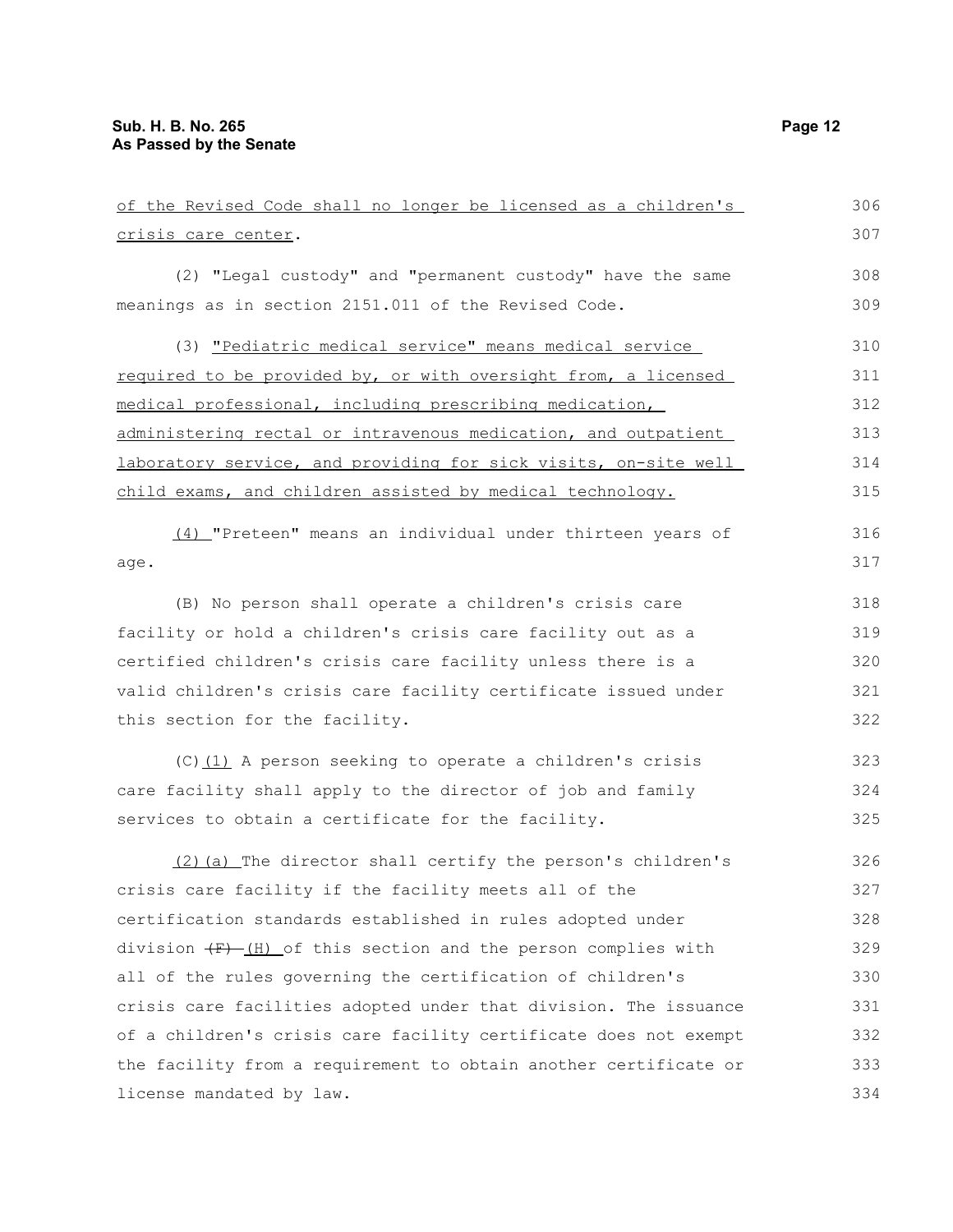| (b) The director shall not issue a waiver to a person for        | 335 |
|------------------------------------------------------------------|-----|
| compliance with any of the requirements imposed under this       | 336 |
| section or any of the rules adopted under division (H) of this   | 337 |
| section.                                                         | 338 |
| $(D)$ $(1)$ No certified children's crisis care facility shall   | 339 |
| do any of the following:                                         | 340 |
| $(a)$ (1) Provide residential care to a preteen for more         | 341 |
| than one hundred twenty days in a calendar year;                 | 342 |
| (b) Subject to division $(D)$ $(1)$ $(c)$ of this section and    | 343 |
| except as provided in division (D)(2) of this section, provide   | 344 |
| (2) Provide residential care to a preteen for more than sixty    | 345 |
| ninety_consecutive days, which shall include the aggregate of    | 346 |
| days spent at different facility locations if a preteen is       | 347 |
| transferred in accordance with division (E) (4) of this section; | 348 |
| $(e)$ (3) Provide residential care to a preteen for more         | 349 |
| than fourteen consecutive days if a public children services     | 350 |
| agency or private child placing agency placed the preteen in the | 351 |
| facility;                                                        | 352 |
| (4) [4] Fail to comply with section 2151.86 of the Revised       | 353 |
| Code.                                                            | 354 |
| certified children's crisis care facility                        | 355 |
| provide residential care to a preteen for up to ninety           | 356 |
| consecutive days, other than a preteen placed in the facility by | 357 |
| a public children services agency or private child placing-      | 358 |
| agency, if any of the following are the case:                    | 359 |
| (a) The preteen's parent or other caretaker is enrolled in-      | 360 |
| an alcohol and drug addiction service or a community mental      | 361 |
| health service certified under section 5119.36 of the Revised-   | 362 |
| Code;-                                                           | 363 |
|                                                                  |     |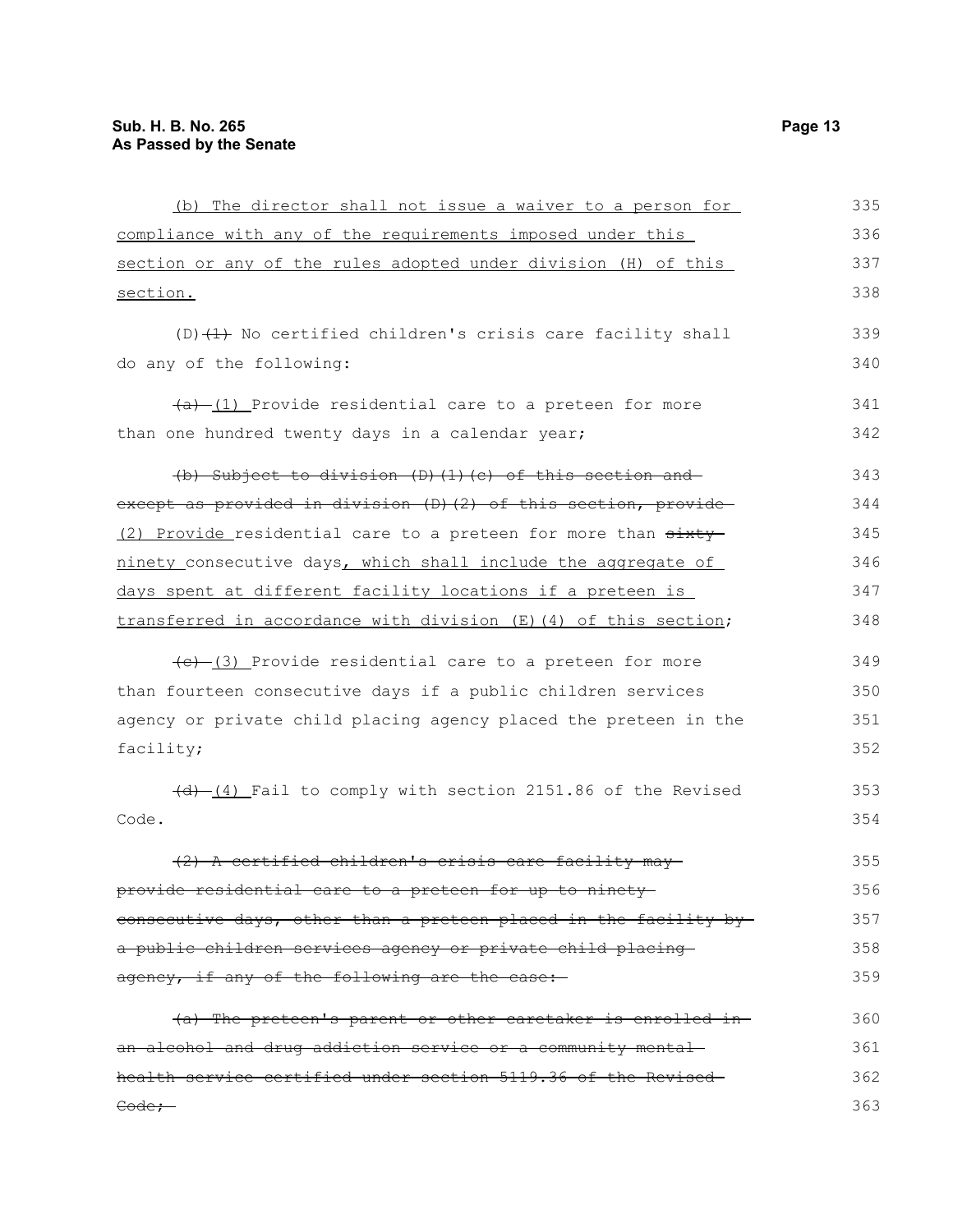| inpatient in a hospital;<br>365<br>366<br>(c) The preteen's parent or other caretaker is-<br>367<br>incarcerated;<br>(d) A physician has diagnosed the preteen's parent or-<br>368<br>other caretaker as medically incapacitated.<br>369<br>370<br>(E) A certified children's crisis care facility shall do<br>371<br>the following:<br>372<br>(1) Employ a licensed social worker, a licensed<br>independent social worker, a licensed professional counselor, or<br>373<br>374<br>a licensed professional clinical counselor;<br>375<br>(2) Require, if pediatric medical service is provided at<br>the facility, the following for the provision of pediatric<br>376<br>medical service:<br>377<br>378<br>(a) Medical service to be provided by a qualified,<br>379<br>licensed, and insured medical professional;<br>380<br>(b) All staff, volunteers, and interns to comply with the<br>privacy requirements of the "Health Insurance Portability and<br>381<br>Accountability Act of 1996," 104 Pub. L. No. 191, 110 Stat.<br>382<br>383<br>2021, 42 U.S.C. 1320d et seq., as amended;<br>384<br>(c) If a preteen is admitted by the preteen's parent or<br>caretaker and if the preteen requires ongoing medical care<br>385<br>following discharge from the facility, a medical professional or<br>386<br>licensed social worker to make the medical professional's or<br>387<br>social worker's best effort to ensure the parent or caretaker is<br>388<br>389<br>competent to provide the ongoing care;<br>(d) The facility to have a dedicated and private enclosed<br>390 | (b) The preteen's parent or other caretaker is an- | 364 |
|---------------------------------------------------------------------------------------------------------------------------------------------------------------------------------------------------------------------------------------------------------------------------------------------------------------------------------------------------------------------------------------------------------------------------------------------------------------------------------------------------------------------------------------------------------------------------------------------------------------------------------------------------------------------------------------------------------------------------------------------------------------------------------------------------------------------------------------------------------------------------------------------------------------------------------------------------------------------------------------------------------------------------------------------------------------------------------------------------------------------------------------------------------------------------------------------------------------------------------------------------------------------------------------------------------------------------------------------------------------------------------------------------------------------------------------------------------------------------------------------------------------------------------------------------------------------------------------|----------------------------------------------------|-----|
|                                                                                                                                                                                                                                                                                                                                                                                                                                                                                                                                                                                                                                                                                                                                                                                                                                                                                                                                                                                                                                                                                                                                                                                                                                                                                                                                                                                                                                                                                                                                                                                       |                                                    |     |
|                                                                                                                                                                                                                                                                                                                                                                                                                                                                                                                                                                                                                                                                                                                                                                                                                                                                                                                                                                                                                                                                                                                                                                                                                                                                                                                                                                                                                                                                                                                                                                                       |                                                    |     |
|                                                                                                                                                                                                                                                                                                                                                                                                                                                                                                                                                                                                                                                                                                                                                                                                                                                                                                                                                                                                                                                                                                                                                                                                                                                                                                                                                                                                                                                                                                                                                                                       |                                                    |     |
|                                                                                                                                                                                                                                                                                                                                                                                                                                                                                                                                                                                                                                                                                                                                                                                                                                                                                                                                                                                                                                                                                                                                                                                                                                                                                                                                                                                                                                                                                                                                                                                       |                                                    |     |
|                                                                                                                                                                                                                                                                                                                                                                                                                                                                                                                                                                                                                                                                                                                                                                                                                                                                                                                                                                                                                                                                                                                                                                                                                                                                                                                                                                                                                                                                                                                                                                                       |                                                    |     |
|                                                                                                                                                                                                                                                                                                                                                                                                                                                                                                                                                                                                                                                                                                                                                                                                                                                                                                                                                                                                                                                                                                                                                                                                                                                                                                                                                                                                                                                                                                                                                                                       |                                                    |     |
|                                                                                                                                                                                                                                                                                                                                                                                                                                                                                                                                                                                                                                                                                                                                                                                                                                                                                                                                                                                                                                                                                                                                                                                                                                                                                                                                                                                                                                                                                                                                                                                       |                                                    |     |
|                                                                                                                                                                                                                                                                                                                                                                                                                                                                                                                                                                                                                                                                                                                                                                                                                                                                                                                                                                                                                                                                                                                                                                                                                                                                                                                                                                                                                                                                                                                                                                                       |                                                    |     |
|                                                                                                                                                                                                                                                                                                                                                                                                                                                                                                                                                                                                                                                                                                                                                                                                                                                                                                                                                                                                                                                                                                                                                                                                                                                                                                                                                                                                                                                                                                                                                                                       |                                                    |     |
|                                                                                                                                                                                                                                                                                                                                                                                                                                                                                                                                                                                                                                                                                                                                                                                                                                                                                                                                                                                                                                                                                                                                                                                                                                                                                                                                                                                                                                                                                                                                                                                       |                                                    |     |
|                                                                                                                                                                                                                                                                                                                                                                                                                                                                                                                                                                                                                                                                                                                                                                                                                                                                                                                                                                                                                                                                                                                                                                                                                                                                                                                                                                                                                                                                                                                                                                                       |                                                    |     |
|                                                                                                                                                                                                                                                                                                                                                                                                                                                                                                                                                                                                                                                                                                                                                                                                                                                                                                                                                                                                                                                                                                                                                                                                                                                                                                                                                                                                                                                                                                                                                                                       |                                                    |     |
|                                                                                                                                                                                                                                                                                                                                                                                                                                                                                                                                                                                                                                                                                                                                                                                                                                                                                                                                                                                                                                                                                                                                                                                                                                                                                                                                                                                                                                                                                                                                                                                       |                                                    |     |
|                                                                                                                                                                                                                                                                                                                                                                                                                                                                                                                                                                                                                                                                                                                                                                                                                                                                                                                                                                                                                                                                                                                                                                                                                                                                                                                                                                                                                                                                                                                                                                                       |                                                    |     |
|                                                                                                                                                                                                                                                                                                                                                                                                                                                                                                                                                                                                                                                                                                                                                                                                                                                                                                                                                                                                                                                                                                                                                                                                                                                                                                                                                                                                                                                                                                                                                                                       |                                                    |     |
|                                                                                                                                                                                                                                                                                                                                                                                                                                                                                                                                                                                                                                                                                                                                                                                                                                                                                                                                                                                                                                                                                                                                                                                                                                                                                                                                                                                                                                                                                                                                                                                       |                                                    |     |
|                                                                                                                                                                                                                                                                                                                                                                                                                                                                                                                                                                                                                                                                                                                                                                                                                                                                                                                                                                                                                                                                                                                                                                                                                                                                                                                                                                                                                                                                                                                                                                                       |                                                    |     |
|                                                                                                                                                                                                                                                                                                                                                                                                                                                                                                                                                                                                                                                                                                                                                                                                                                                                                                                                                                                                                                                                                                                                                                                                                                                                                                                                                                                                                                                                                                                                                                                       |                                                    |     |
|                                                                                                                                                                                                                                                                                                                                                                                                                                                                                                                                                                                                                                                                                                                                                                                                                                                                                                                                                                                                                                                                                                                                                                                                                                                                                                                                                                                                                                                                                                                                                                                       |                                                    |     |
|                                                                                                                                                                                                                                                                                                                                                                                                                                                                                                                                                                                                                                                                                                                                                                                                                                                                                                                                                                                                                                                                                                                                                                                                                                                                                                                                                                                                                                                                                                                                                                                       |                                                    |     |
|                                                                                                                                                                                                                                                                                                                                                                                                                                                                                                                                                                                                                                                                                                                                                                                                                                                                                                                                                                                                                                                                                                                                                                                                                                                                                                                                                                                                                                                                                                                                                                                       |                                                    |     |
|                                                                                                                                                                                                                                                                                                                                                                                                                                                                                                                                                                                                                                                                                                                                                                                                                                                                                                                                                                                                                                                                                                                                                                                                                                                                                                                                                                                                                                                                                                                                                                                       |                                                    |     |
|                                                                                                                                                                                                                                                                                                                                                                                                                                                                                                                                                                                                                                                                                                                                                                                                                                                                                                                                                                                                                                                                                                                                                                                                                                                                                                                                                                                                                                                                                                                                                                                       |                                                    |     |
|                                                                                                                                                                                                                                                                                                                                                                                                                                                                                                                                                                                                                                                                                                                                                                                                                                                                                                                                                                                                                                                                                                                                                                                                                                                                                                                                                                                                                                                                                                                                                                                       |                                                    |     |
|                                                                                                                                                                                                                                                                                                                                                                                                                                                                                                                                                                                                                                                                                                                                                                                                                                                                                                                                                                                                                                                                                                                                                                                                                                                                                                                                                                                                                                                                                                                                                                                       |                                                    |     |
|                                                                                                                                                                                                                                                                                                                                                                                                                                                                                                                                                                                                                                                                                                                                                                                                                                                                                                                                                                                                                                                                                                                                                                                                                                                                                                                                                                                                                                                                                                                                                                                       |                                                    |     |
|                                                                                                                                                                                                                                                                                                                                                                                                                                                                                                                                                                                                                                                                                                                                                                                                                                                                                                                                                                                                                                                                                                                                                                                                                                                                                                                                                                                                                                                                                                                                                                                       |                                                    |     |
|                                                                                                                                                                                                                                                                                                                                                                                                                                                                                                                                                                                                                                                                                                                                                                                                                                                                                                                                                                                                                                                                                                                                                                                                                                                                                                                                                                                                                                                                                                                                                                                       |                                                    |     |
| space for the purpose of a medical professional to receive and<br>391                                                                                                                                                                                                                                                                                                                                                                                                                                                                                                                                                                                                                                                                                                                                                                                                                                                                                                                                                                                                                                                                                                                                                                                                                                                                                                                                                                                                                                                                                                                 |                                                    |     |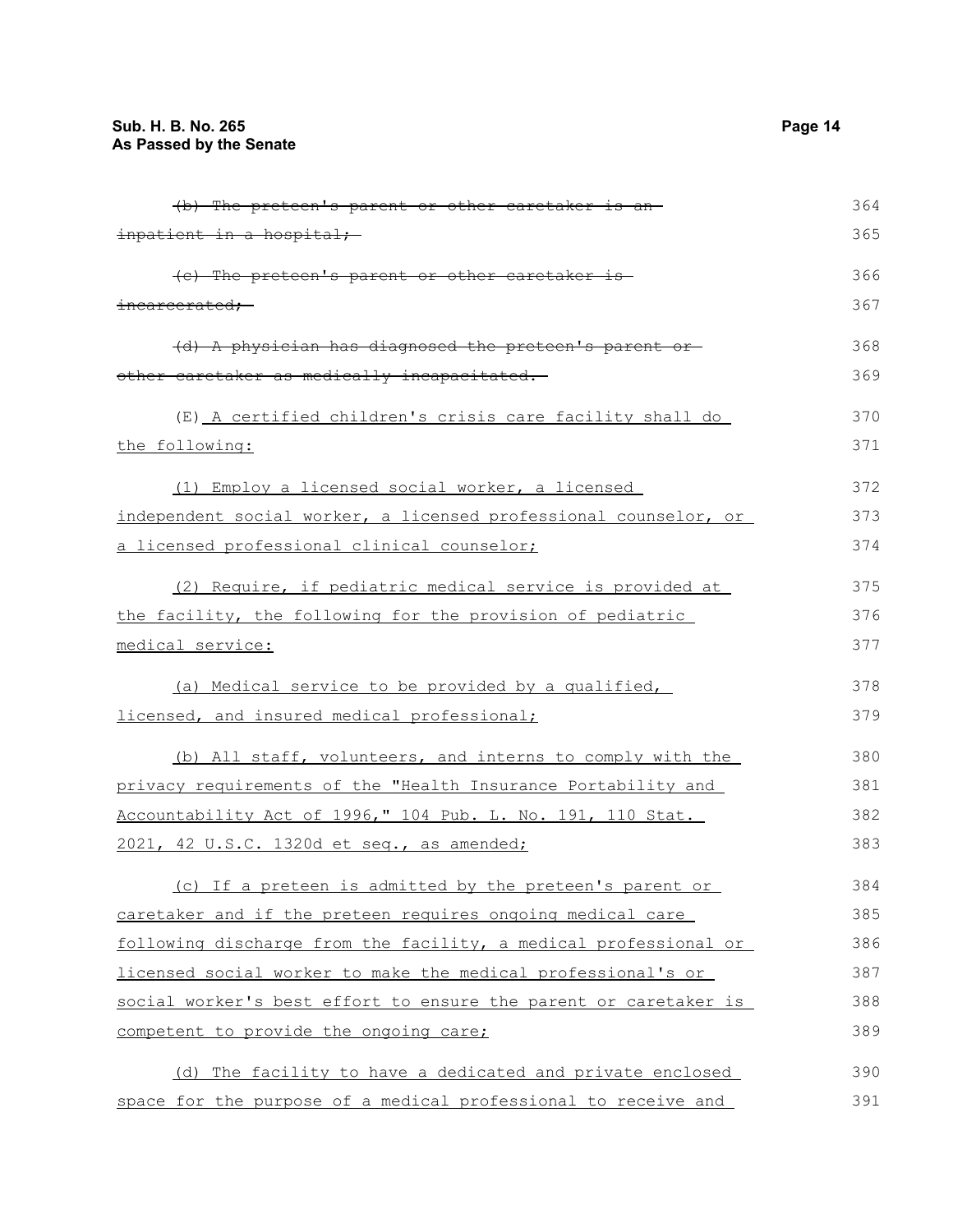| treat patients and that contains a sink or tub, medical exam     | 392 |
|------------------------------------------------------------------|-----|
| table, medical record system, and pediatric medical equipment.   | 393 |
|                                                                  | 394 |
| (3) Require, if a preteen is admitted by the preteen's           |     |
| parent or caretaker, the facility's licensed social worker,      | 395 |
| licensed independent social worker, licensed professional        | 396 |
| counselor, or licensed professional clinical counselor to make   | 397 |
| their best efforts to ensure the parent or caretaker is          | 398 |
| competent in the basic parenting skills needed to care for the   | 399 |
| preteen;                                                         | 400 |
| (4) Require only a transfer summary for the transfer of a        | 401 |
| preteen from one certified children's crisis care facility       | 402 |
| location to another, if the facility has more than one location; | 403 |
| (5) Require the facility to have a dedicated and private         | 404 |
| enclosed space for the purpose of completing required admission  | 405 |
| paperwork and medical forms;                                     | 406 |
| (6) Require the facility to develop a visitation plan for        | 407 |
| the preteen's parent or caretaker with the preteen while         | 408 |
| residential care is being provided, which shall occur during     | 409 |
| awake hours and not include overnight visits, for the parent or  | 410 |
| caretaker with the preteen.                                      | 411 |
| (F) A certified children's crisis care facility may do the       | 412 |
| following:                                                       | 413 |
| (1) Count administrative staff, interns, and volunteers          | 414 |
| toward child staff ratios required under paragraph (G) of rule   | 415 |
| 5101:2-9-36 of the Administrative Code for up to three hours if  | 416 |
| the administrative staff, interns, or volunteers meet the        | 417 |
| following requirements:                                          | 418 |
| (a) Completed training in the mission of the children's          | 419 |
| crisis care facility;                                            | 420 |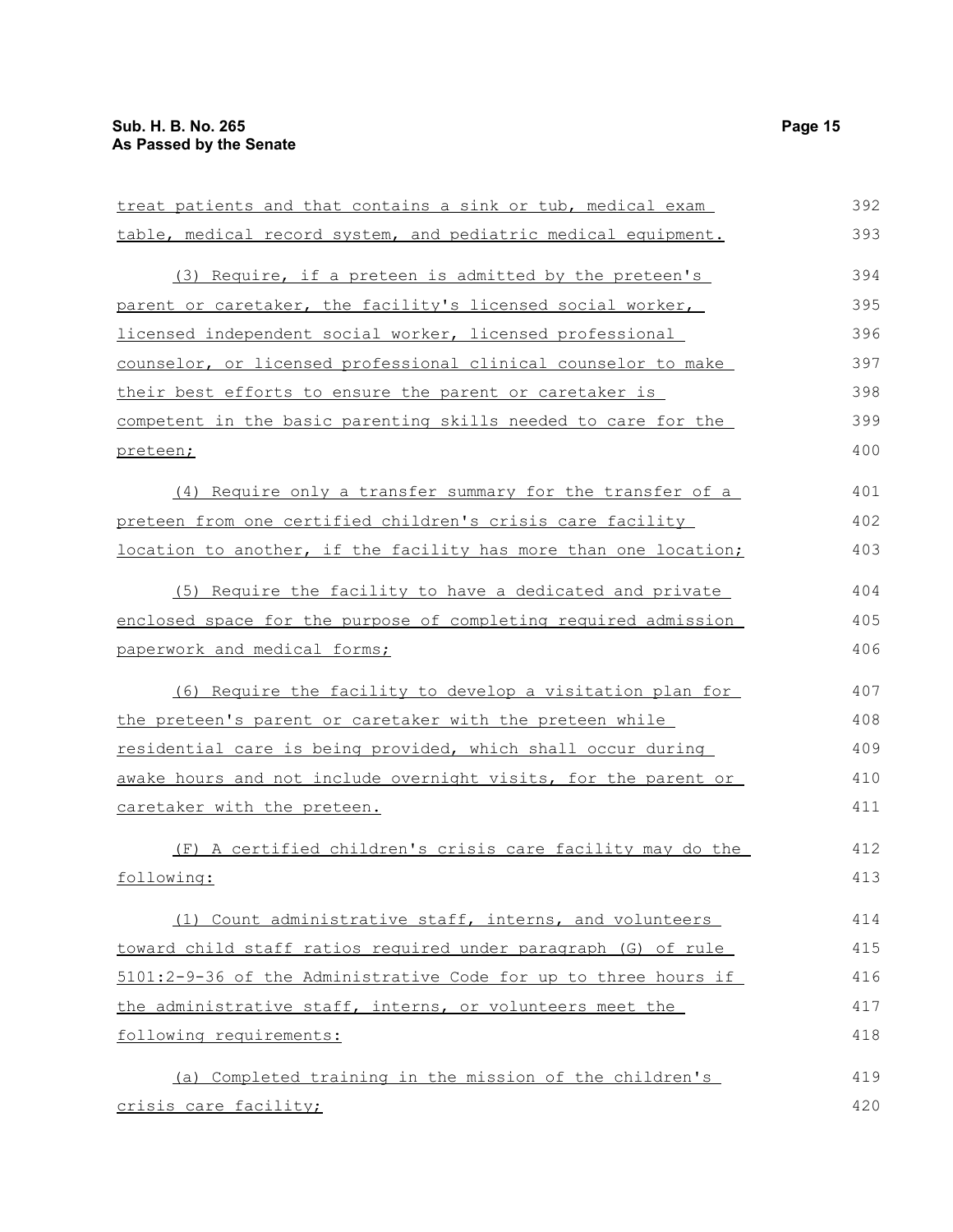| (b) Completed training pursuant to rule 5101:2-9-03 of the         | 421 |
|--------------------------------------------------------------------|-----|
| Administrative Code;                                               | 422 |
| (c) Are supervised by facility staff.                              | 423 |
| (2) Use contracted transportation providers, on whom               | 424 |
| criminal records checks have been conducted in accordance with     | 425 |
| section 2151.86 of the Revised Code, to transport preteens, if     | 426 |
| such use is necessary for the facility to maintain required        | 427 |
| child staff ratios.                                                | 428 |
| (G) The director of job and family services may suspend or         | 429 |
| revoke a children's crisis care facility's certificate pursuant    | 430 |
| to Chapter 119. of the Revised Code if the facility violates       | 431 |
| division (D) of or fails to comply with any of the requirements    | 432 |
| under this section or ceases to meet any of the certification      | 433 |
| standards established in rules adopted under division $(F)$ (H) of | 434 |
| this section or the facility's operator ceases to comply with      | 435 |
| any of the rules governing the certification of children's         | 436 |
| crisis care facilities adopted under that division.                | 437 |
| $(F)$ -(H) Not later than ninety days after September 21,          | 438 |
| 2006, the director of job and family services shall adopt rules    | 439 |
| pursuant to Chapter 119. of the Revised Code for the               | 440 |
| certification of children's crisis care facilities. The rules      | 441 |
| shall specify that a certificate shall not be issued to an         | 442 |
| applicant if the conditions at the children's crisis care          | 443 |
| facility would jeopardize the health or safety of the preteens     | 444 |
| placed in the facility.                                            | 445 |
| Sec. 5103.131. The department of job and family services           | 446 |
| may apply to the United States secretary of health and human       | 447 |
| services for a federal grant under the "Child Abuse Prevention     | 448 |

and Treatment Act," 42 U.S.C. 5116, and the "Family First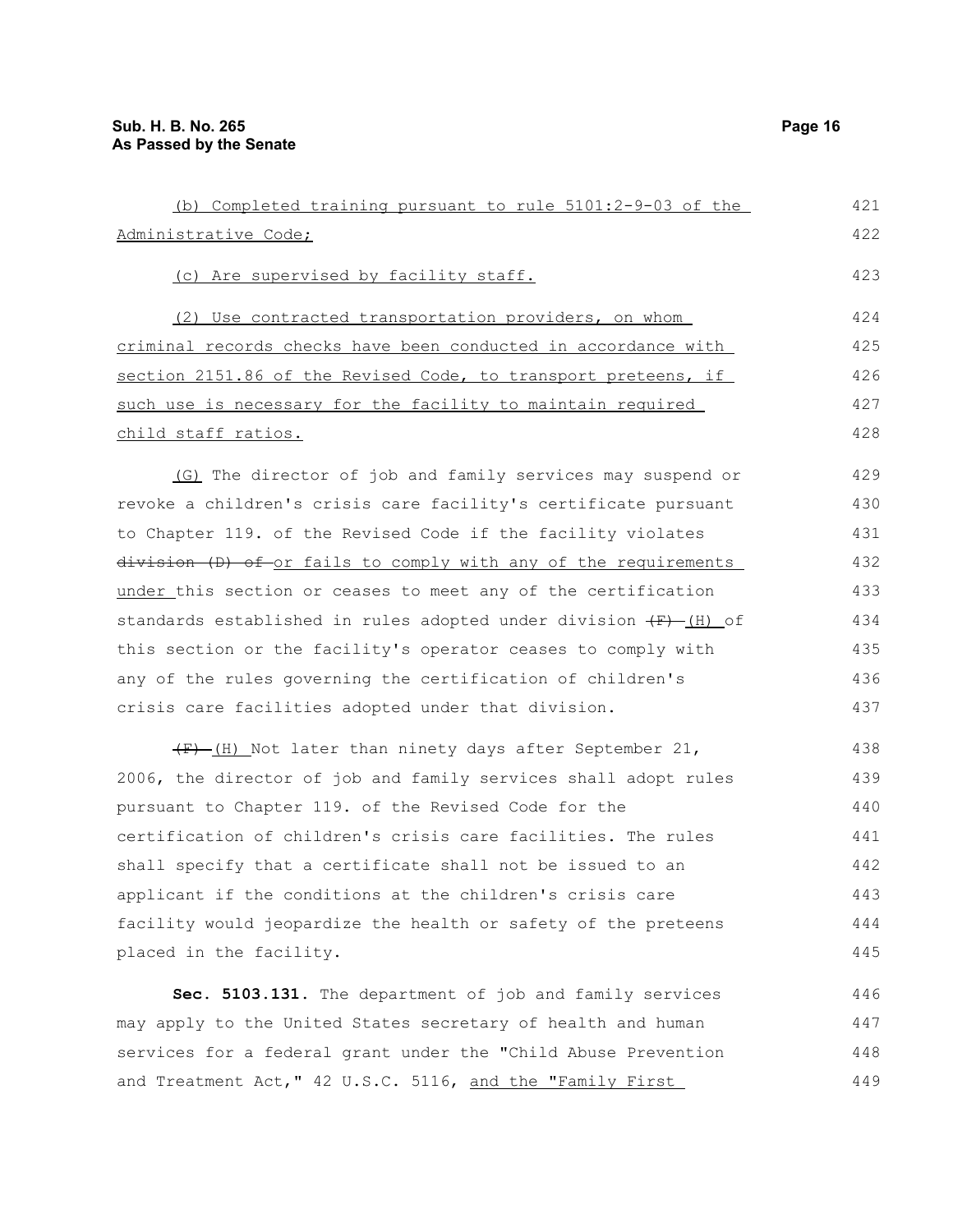| Prevention Services Act," 42 U.S.C. 50711, 50723, and 50741, to  | 450 |
|------------------------------------------------------------------|-----|
| assist children's crisis care facilities certified under section | 451 |
| 5103.13 of the Revised Code in providing temporary residential   | 452 |
| and other care to preteens.                                      | 453 |
| Sec. 5103.60. As used in sections 5103.602 to 5103.6018 of       | 454 |
| the Revised Code:                                                | 455 |
| (A) "Infant" means a child who is less than one year of          | 456 |
| age.                                                             | 457 |
| (B) "Residential infant care center" means a facility that       | 458 |
| has as its primary purpose the provision of residential services | 459 |
| for infants affected by substance use and the preservation of    | 460 |
| families through infant diversion practices and programs.        | 461 |
| Sec. 5103.602. (A) A person seeking to operate a                 | 462 |
| residential infant care center after the effective date of this  | 463 |
| section shall apply to the director of job and family services   | 464 |
| to obtain a certificate for the facility.                        | 465 |
| (B) A person who, on the effective date of this section,         | 466 |
| is operating a children's crisis care facility that has as its   | 467 |
| primary purpose the provision of residential services for        | 468 |
| infants affected by substance use and the preservation of        | 469 |
| families through infant diversion practices and programs shall   | 470 |
| be deemed a residential infant care center by the director if    | 471 |
| the center is in compliance with the requirements and rules      | 472 |
| described under division (B) of section 5103.603 of the Revised  | 473 |
| Code.                                                            | 474 |
| Sec. 5103.603. The director of job and family services           | 475 |
| shall issue a certificate to a person to operate a residential   | 476 |
| infant care center as follows:                                   | 477 |
| (A) Pursuant to division (A) of section 5103.602 of the          | 478 |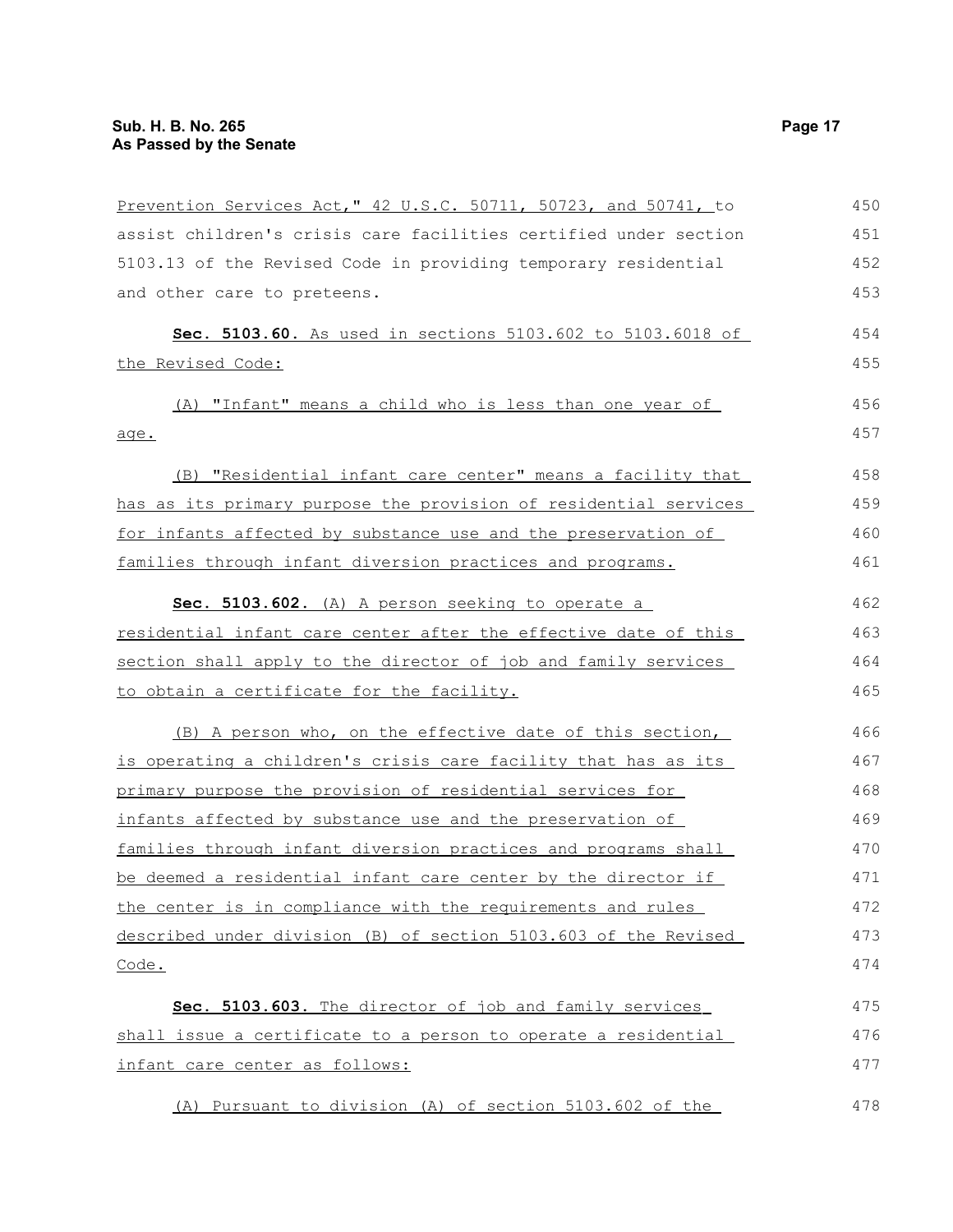| Revised Code if the center complies with all of the requirements  | 479 |
|-------------------------------------------------------------------|-----|
| under sections 5103.608 to 5103.6012 of the Revised Code and, if  | 480 |
| applicable, all of the rules adopted under section 5103.6018 of   | 481 |
| the Revised Code;                                                 | 482 |
| (B) (1) Pursuant to division (B) of section 5103.602 of the       | 483 |
| Revised Code if the center is in compliance with all of the       | 484 |
| requirements under sections 5103.608 to 5103.6012 of the Revised  | 485 |
| Code and rules adopted under division (H) of section 5103.13 of   | 486 |
| the Revised Code, except the rules described in division (B) of   | 487 |
| section 5103.6011 of the Revised Code, on the effective date of   | 488 |
| this section.                                                     | 489 |
| (2) If the director of job and family services adopts             | 490 |
| rules under section 5103.6018 of the Revised Code, a center       | 491 |
| issued a certificate under division (B) (1) of this section shall | 492 |
| comply with those rules rather than the rules adopted under       | 493 |
| division (H) of section 5103.13 of the Revised Code.              | 494 |
| Sec. 5103.608. An infant is eligible to be placed in a            | 495 |
| residential infant care center if one of the following applies:   | 496 |
| (A) The infant was born substance exposed and requires            | 497 |
| <u>additional care.</u>                                           | 498 |
| (B) The infant's parent or caretaker requires additional          | 499 |
| education and support services regarding care for the infant.     | 500 |
| (C) A public children services agency or private child            | 501 |
| placing agency requires additional time to determine placement    | 502 |
| of the infant.                                                    | 503 |
| Sec. 5103.609. (A) A residential infant care center may           | 504 |
| provide residential care for up to ninety consecutive days to an  | 505 |
| infant placed by any of the following with legal custody of the   | 506 |
| infant:                                                           | 507 |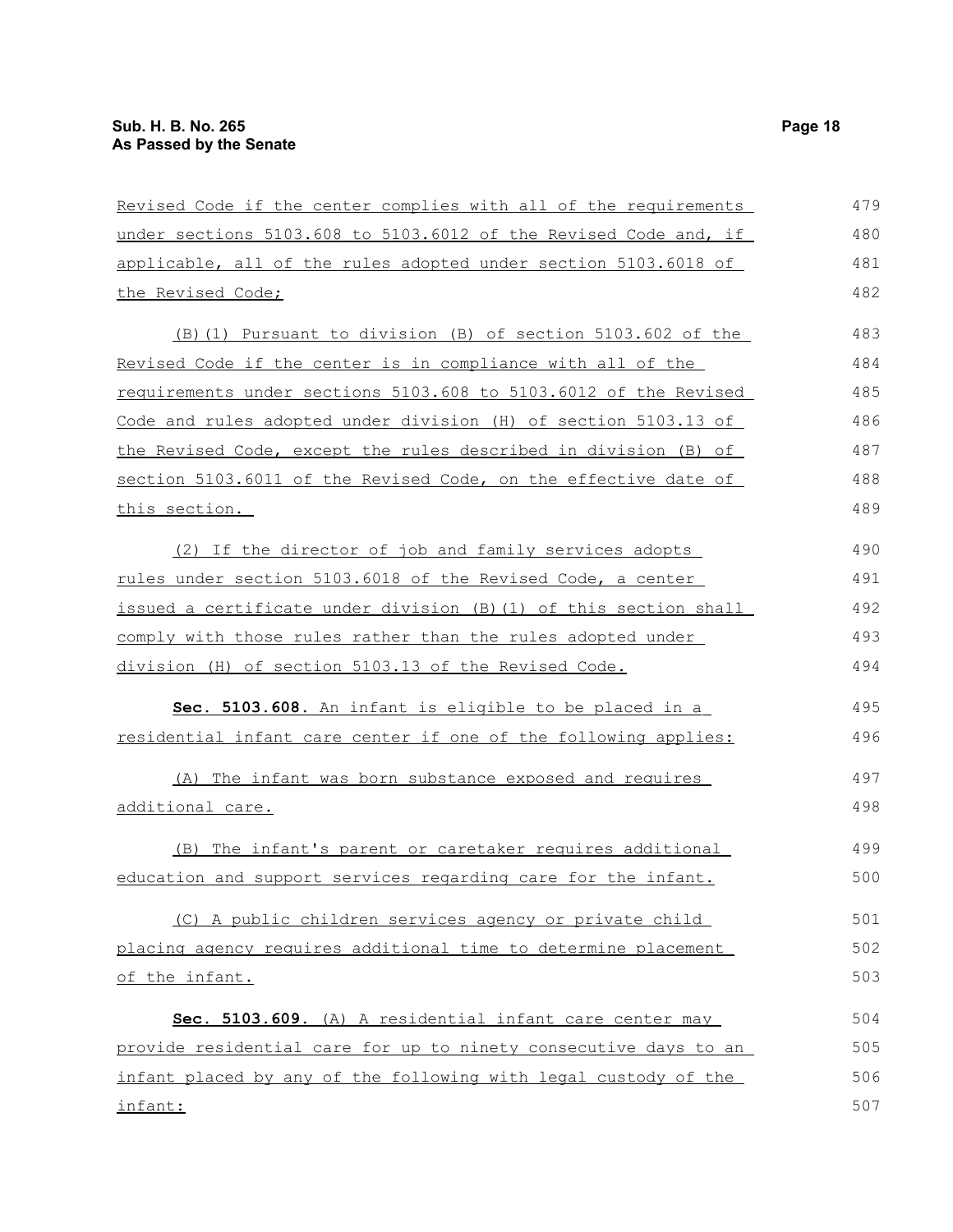| (1) A parent, quardian, or legal custodian;                      | 508 |
|------------------------------------------------------------------|-----|
| (2) A public children services agency;                           | 509 |
| (3) A private child placing agency.                              | 510 |
| (B) As used in this section, "legal custody" has the same        | 511 |
| meaning as in section 2151.011 of the Revised Code.              | 512 |
| Sec. 5103.6010. A residential infant care center shall do        | 513 |
| the following:                                                   | 514 |
| (A) If using medication to treat infants, hold a terminal        | 515 |
| distributor of dangerous drugs license issued by the state board | 516 |
| of pharmacy under section 4729.54 of the Revised Code.           | 517 |
| (B) Comply, except as otherwise provided in this section         | 518 |
| and section 5103.6011 of the Revised Code, with all requirements | 519 |
| under rule 5101:2-9-02 of the Administrative Code;               | 520 |
| (C) Develop a plan of safe care in accordance with the           | 521 |
| "Comprehensive Addiction and Recovery Act of 2016," Pub. L. No.  | 522 |
| 114-198, for an infant born substance exposed as follows:        | 523 |
| (1) Assist with the health and substance use disorder            | 524 |
| treatment needs of the infant and affected family or caregiver;  | 525 |
| (2) Develop and implement a program to monitor, support,         | 526 |
| and connect affected families or caregivers through the          | 527 |
| provision of and referral to appropriate services for the infant | 528 |
| and affected family or caregiver.                                | 529 |
| (D) Develop and implement a program for parents and              | 530 |
| caregivers that, either individually or in a group setting,      | 531 |
| teaches parenting skills, bonding, and caring for the infant's   | 532 |
| special needs.                                                   | 533 |
| (E) Require both of the following:                               | 534 |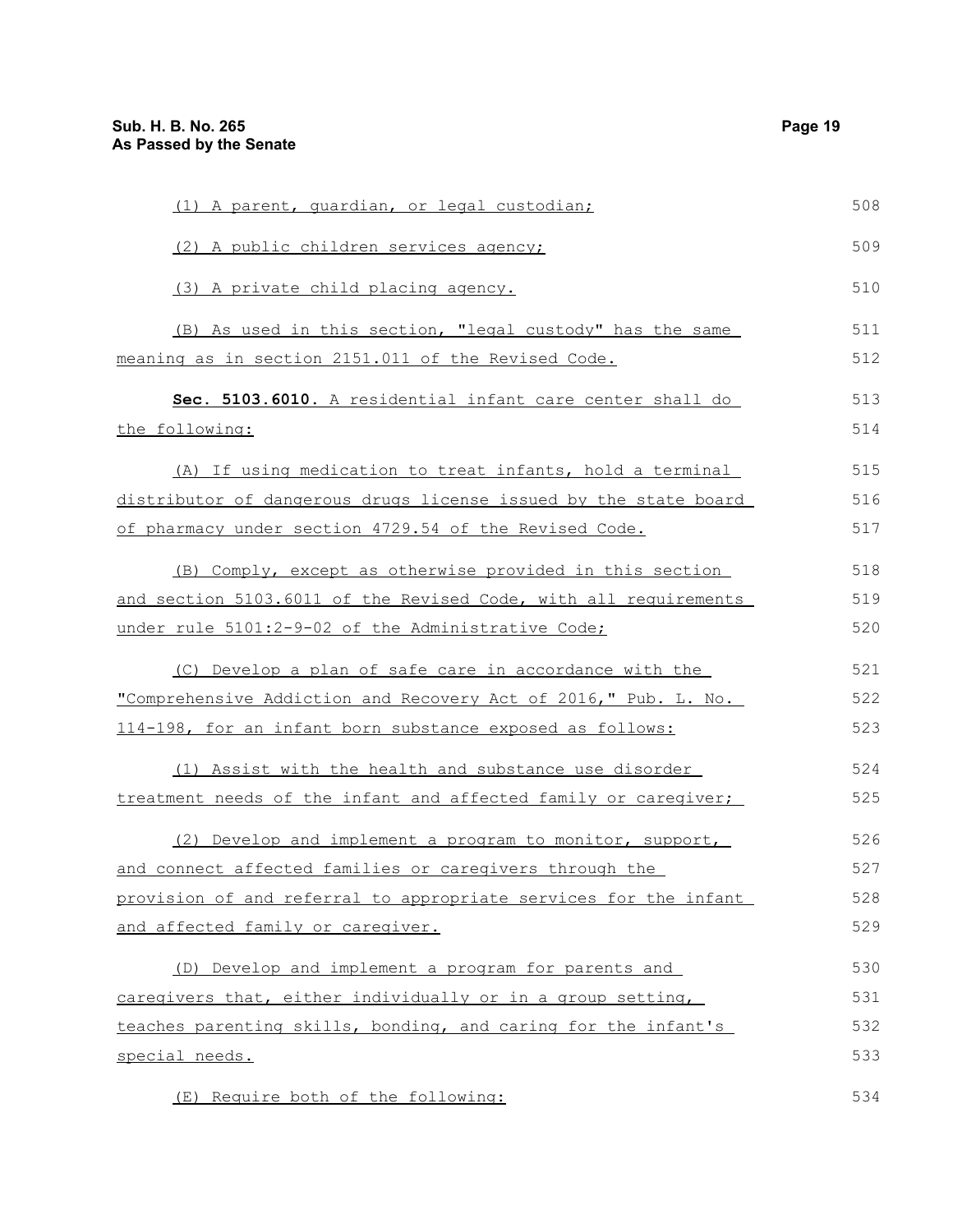| (1) Child-care staff, volunteers, and interns in positions       | 535 |
|------------------------------------------------------------------|-----|
| responsible for the daily direct care or supervision of children | 536 |
| to be at least eighteen years old and have a high school diploma | 537 |
| or certificate of high school equivalence;                       | 538 |
| (2) Volunteers and interns who are under twenty-one years        | 539 |
| of age to be supervised.                                         | 540 |
| (F) Request a criminal records check with respect to             | 541 |
| volunteers and interns in accordance with section 2151.86 of the | 542 |
| Revised Code;                                                    | 543 |
| (G) Employ registered nurses, patient care assistants, or        | 544 |
| licensed professional nurses to meet required child-to-staff     | 545 |
| ratios;                                                          | 546 |
| (H) Require the center's peer supporter, family advocate,        | 547 |
| licensed social worker, licensed independent social worker,      | 548 |
| licensed professional counselor, or licensed professional        | 549 |
| clinical counselor to do the following:                          | 550 |
| (1) Provide wraparound services to affected family and           | 551 |
| caregivers;                                                      | 552 |
| (2) Coordinate and cooperate with any transferring               | 553 |
| hospital, public children services agency, and private child     | 554 |
| placing agency;                                                  | 555 |
| (3) Refer affected families or caregivers to appropriate         | 556 |
| community agencies and services for support and aftercare;       | 557 |
| (4) Follow up with affected families and caregivers              | 558 |
| following the infant's discharge.                                | 559 |
| (I) (1) Encourage employee-supervised dyad care and permit       | 560 |
| one of the infant's parents or caregivers to room-in with the    | 561 |
| infant for bonding and education;                                | 562 |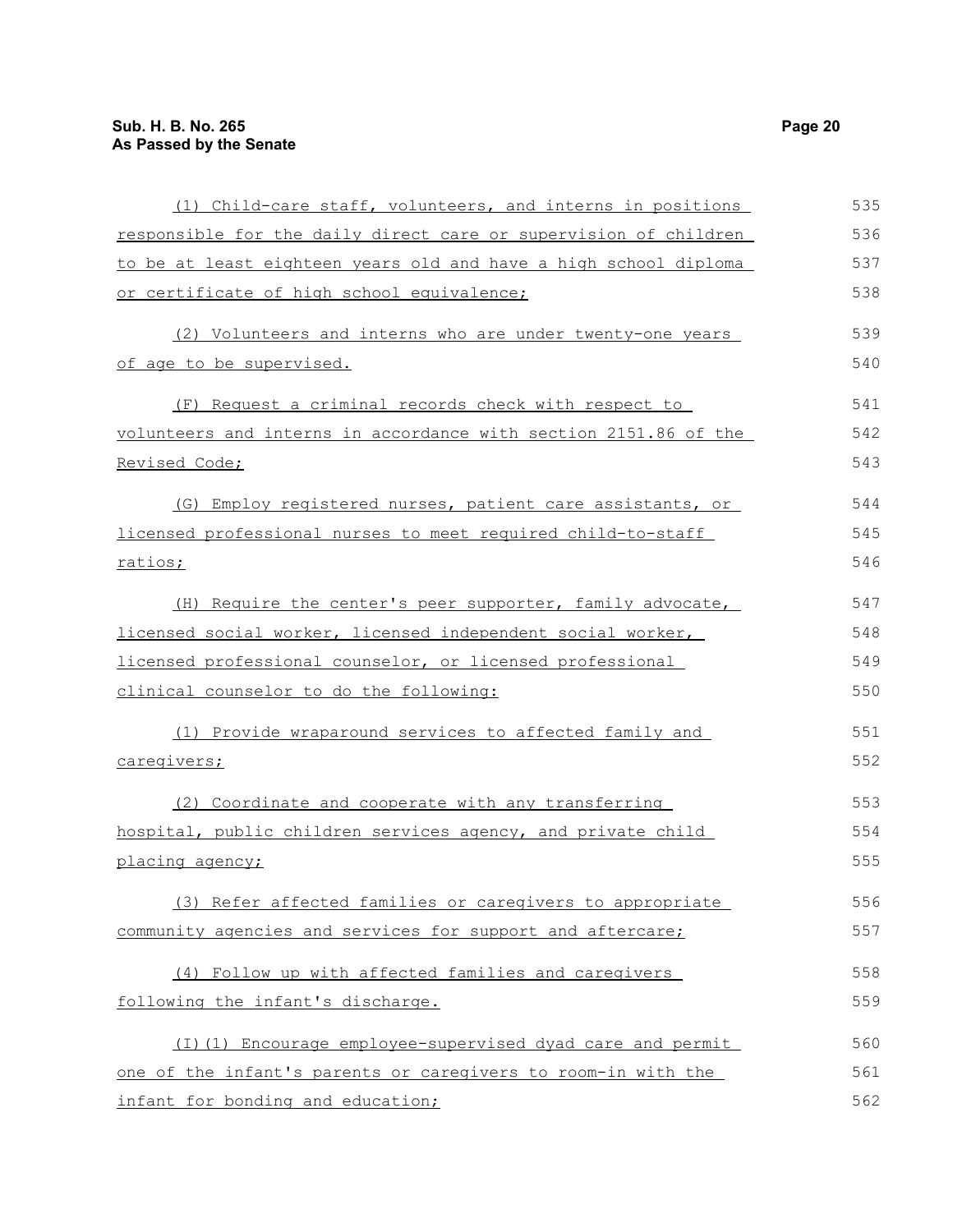| (2) Provide the following for dyad care and rooming-in:               | 563 |
|-----------------------------------------------------------------------|-----|
| (a) A single bed and all necessary bed sheets, pillow                 | 564 |
| cases, pillows, and blankets;                                         | 565 |
| (b) All meals and snacks, which shall be provided in a                | 566 |
| <u>designated family kitchen area if the center has such an area;</u> | 567 |
| (c) A minimum of one private shower and toilet for the use            | 568 |
| of the parents or caregivers who are rooming-in.                      | 569 |
| (3) Notify the parent or caregiver that the center's rules            | 570 |
| and policies shall be followed or rooming-in may be restricted        | 571 |
| <u>or canceled.</u>                                                   | 572 |
| (J) Have one bathing room for every six infants that                  | 573 |
| includes a minimum of one hip level bathtub with hot and cold         | 574 |
| water, one changing station, and a door with a full-length glass      | 575 |
| window for safety and observation;                                    | 576 |
| (K) Meet the child-to-staff ratio of at least one awake               | 577 |
| child-care staff on duty at all times for every five infants;         | 578 |
| (L) Use cribs and other infant sleep products that meet               | 579 |
| <u>the United States consumer product safety commission's safety </u> | 580 |
| standards for safe sleep;                                             | 581 |
| (M) Follow the department of health's safe sleep education            | 582 |
| program recommendations established under section 3701.66 of the      | 583 |
| Revised Code.                                                         | 584 |
| Sec. 5103.6011. (A) A residential infant care center shall            | 585 |
| not be required to do the following:                                  | 586 |
| (1) Provide toilets or potty chairs for infants.                      | 587 |
| (2) Comply with the following rules:                                  | 588 |
| (a) Paragraph (E) of rule 5101:2-5-09 of the                          | 589 |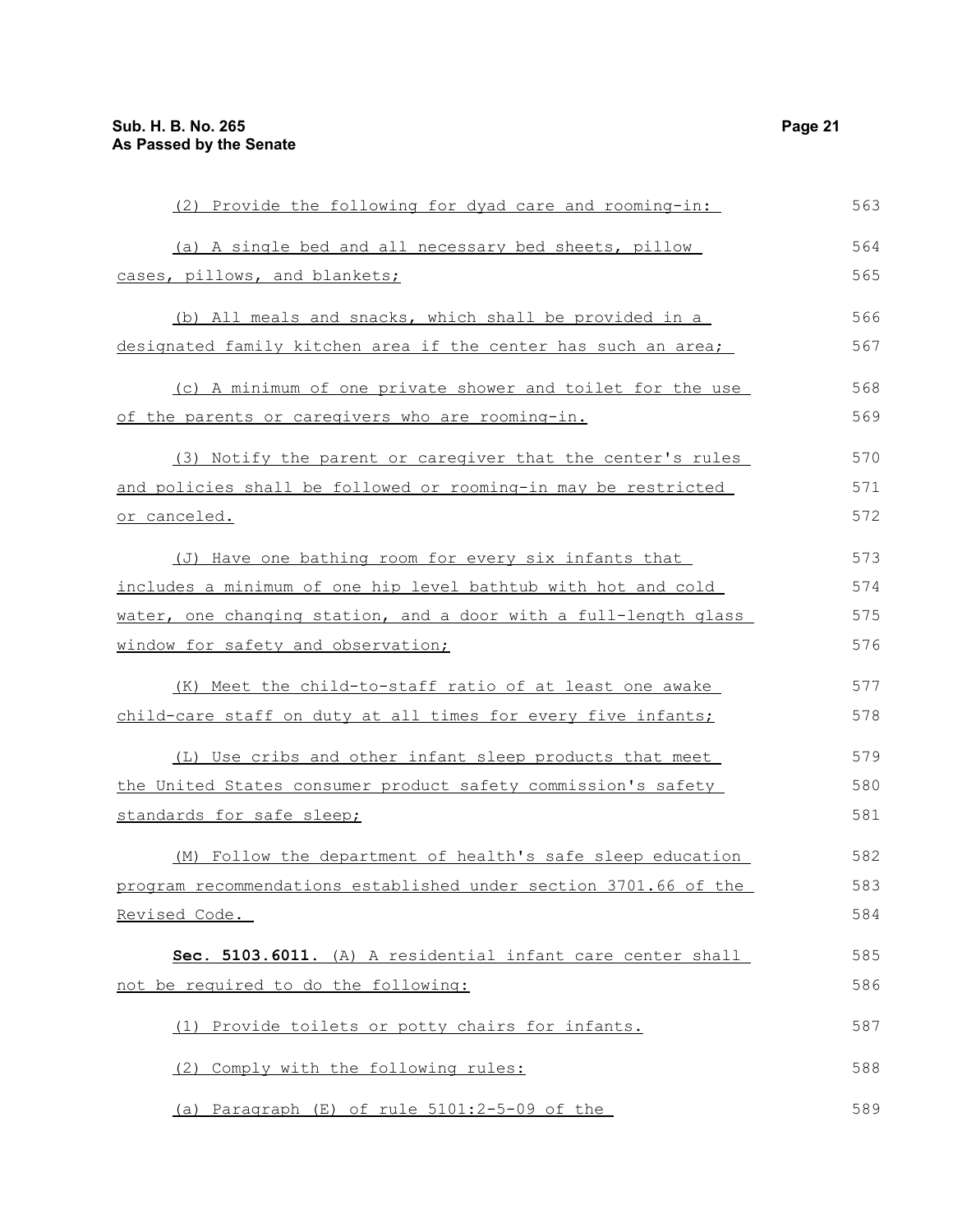| Administrative Code.                                               | 590 |
|--------------------------------------------------------------------|-----|
| (b) Paragraphs (N) and (P) to (R) of rule $5101:2-9-03$ of         | 591 |
| the Administrative Code.                                           | 592 |
| (c) Rule 5101:2-9-19 of the Administrative Code.                   | 593 |
| (d) Paragraphs (A) to (H) of rule 5101:2-9-20 of the               | 594 |
| Administrative Code.                                               | 595 |
| (e) Rules 5101:2-9-21 and 5101:2-9-22 of the                       | 596 |
| Administrative Code.                                               | 597 |
| (f) Paragraphs (D) to (F) of rule 5101:2-9-26 of the               | 598 |
| Administrative Code.                                               | 599 |
| (q) Paragraphs (B), (D), (F), (G), (J), (K), (M) to (Q),           | 600 |
| and (S) of rule 5101:2-9-28 of the Administrative Code.            | 601 |
| (h) Rules $5101:2-9-29$ , $5101:2-9-38$ , and $5101:2-9-40$ of the | 602 |
| Administrative Code.                                               | 603 |
| (3) Require registered nurses and licensed professional            | 604 |
| nurses employed by the center to comply with the requirements      | 605 |
| under paragraph (M) (3) of rule 5101:2-9-02 and paragraphs (J) to  | 606 |
| (L) of rule 5101:2-9-03 of the Administrative Code.                | 607 |
| (B) The provisions of this section do not apply on and             | 608 |
| after the date the department of job and family services adopts    | 609 |
| rules regarding certification under section 5103.6018 of the       | 610 |
| Revised Code.                                                      | 611 |
| Sec. 5103.6012. A residential infant care center shall not         | 612 |
| count volunteers or interns to meet child-to-staff ratios,         | 613 |
| except for in emergency situations, including an extremely ill     | 614 |
| staff member.                                                      | 615 |
| Sec. 5103.6015. The department of job and family services          | 616 |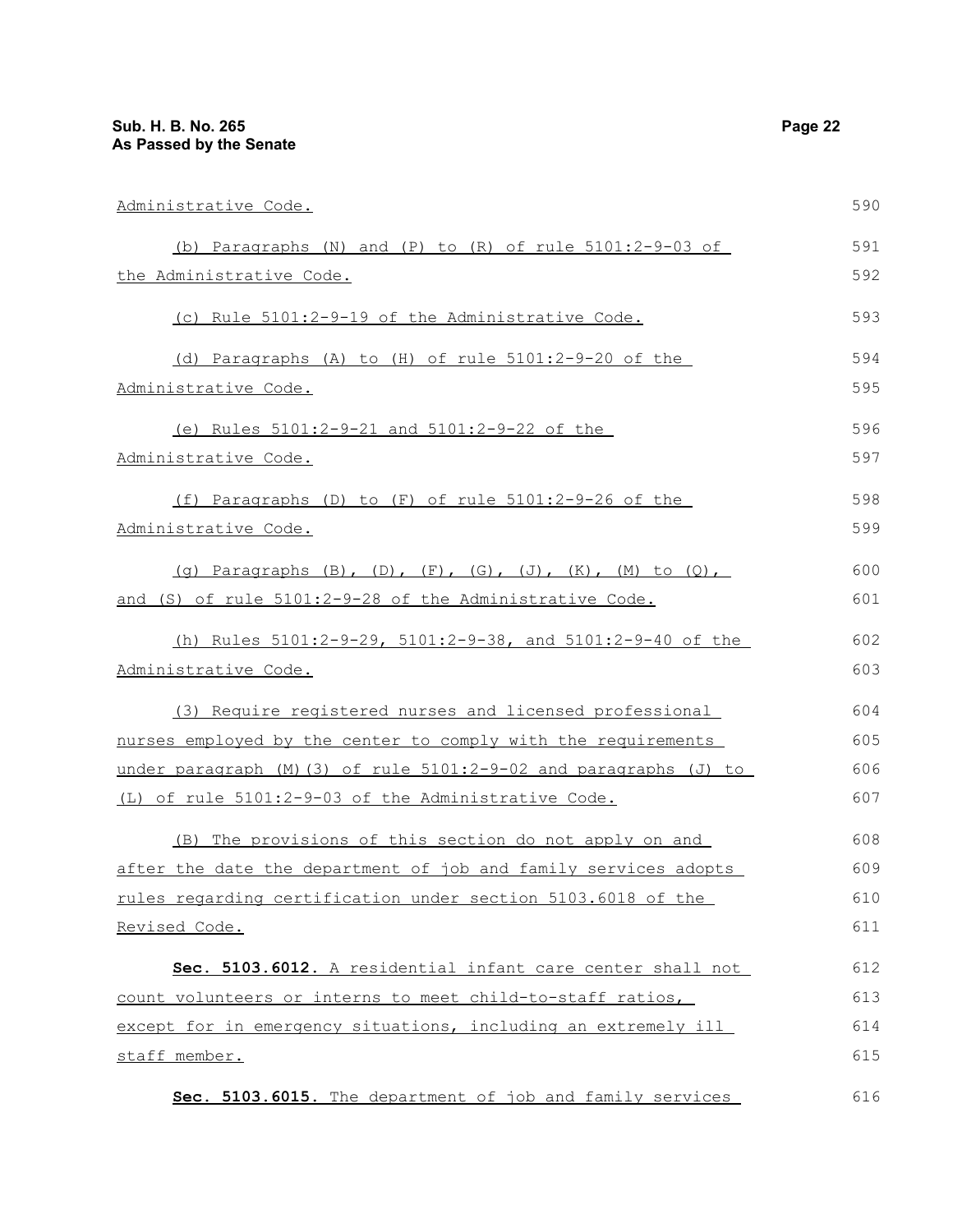| may apply to the United States secretary of health and human     | 617 |
|------------------------------------------------------------------|-----|
| services for a federal grant under the "Child Abuse Prevention   | 618 |
| and Treatment Act, " 42 U.S.C. 5116, and the "Family First       | 619 |
| Prevention Services Act, " 42 U.S.C. 50711, 50723, and 50741 to  | 620 |
| assist residential infant care centers certified under section   | 621 |
| 5103.603 of the Revised Code in providing temporary residential  | 622 |
| and other care to infants.                                       | 623 |
| Sec. 5103.132-5103.6016. (A) As used in this section,            | 624 |
| "firearm" has the same meaning as in section 2923.11 of the      | 625 |
| Revised Code.                                                    | 626 |
| (B) A children's crisis care facility that has as its-           | 627 |
| primary purpose the provision of residential and other care to   | 628 |
| infants who are born drug exposed and-residential infant care    | 629 |
| center_that regularly maintains on its premises schedule II      | 630 |
| controlled substances, as defined in section 3719.01 of the      | 631 |
| Revised Code, may do both of the following:                      | 632 |
| (1) Maintain firearms at the facility;                           | 633 |
| (2) Permit security personnel to bear firearms while on          | 634 |
| the grounds of the facility.                                     | 635 |
| Sec. 5103.6017. The director of job and family services          | 636 |
| may suspend or revoke a residential infant care center's         | 637 |
| certificate pursuant to Chapter 119. of the Revised Code if the  | 638 |
| center violates or fails to comply with any of the requirements  | 639 |
| under sections 5103.608 to 5103.6012 of the Revised Code and, as | 640 |
| applicable, the rules adopted under section 5103.6018 of the     | 641 |
| Revised Code or division (H) of section 5103.13 of the Revised   | 642 |
| Code.                                                            | 643 |
| Sec. 5103.6018. The director of job and family services          | 644 |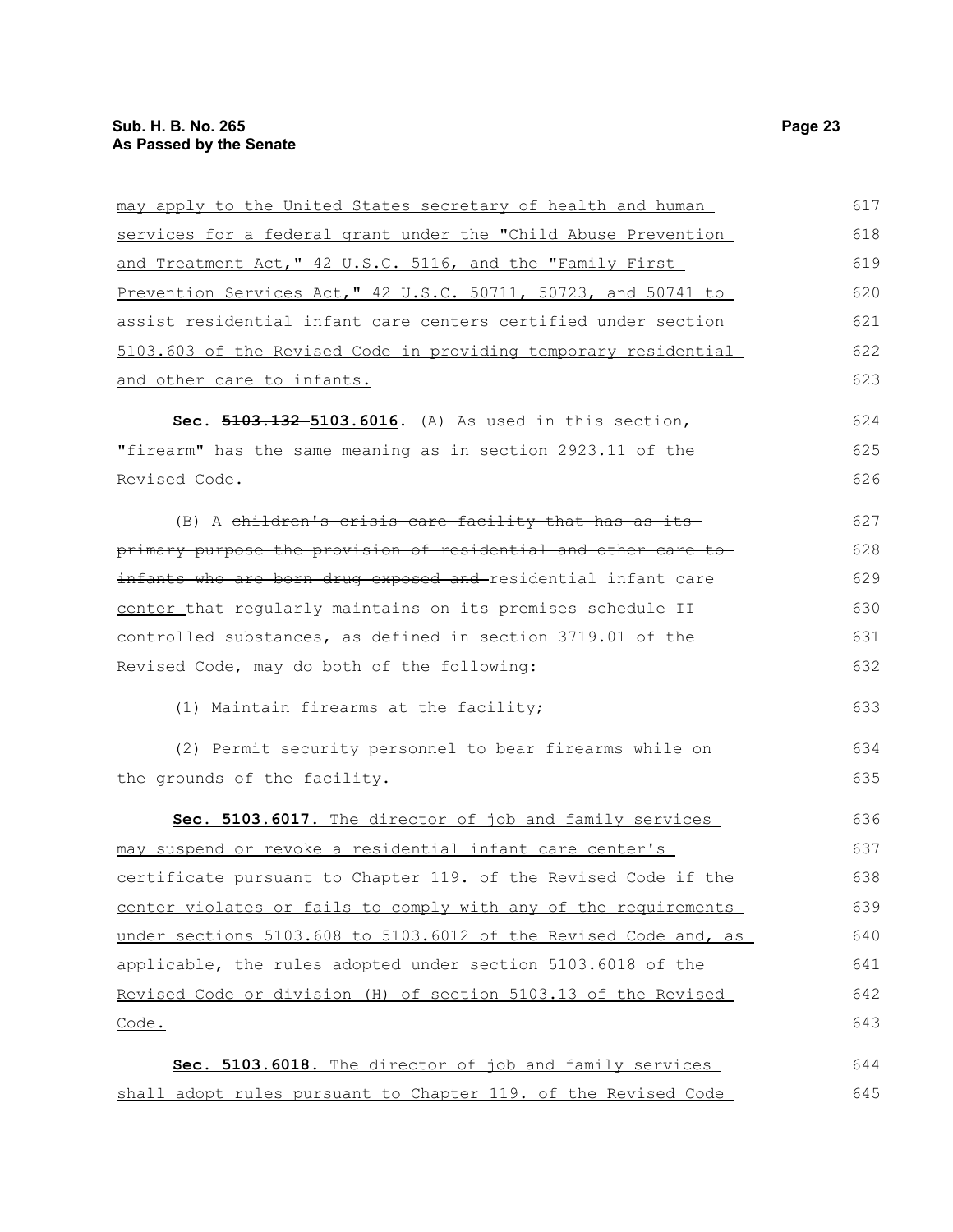| for the certification of residential infant care centers.        | 646 |
|------------------------------------------------------------------|-----|
| Sec. 5103.61. As used in sections 5103.61 to 5103.617 of         | 647 |
| the Revised Code, "family preservation center" means a certified | 648 |
| children's crisis care facility or residential infant care       | 649 |
| center that has as its primary purpose the preservation of       | 650 |
| families.                                                        | 651 |
| Sec. 5103.611. A person who holds an active license to           | 652 |
| operate a children's crisis care facility under section 5103.13  | 653 |
| of the Revised Code or a residential infant care center under    | 654 |
| section 5103.602 of the Revised Code may apply to the director   | 655 |
| of job and family services to obtain a certificate as a family   | 656 |
| preservation center under this section.                          | 657 |
| Sec. 5103.612. (A) The director of job and family services       | 658 |
| shall certify the person's family preservation center if the     | 659 |
| center complies with all of the requirements imposed under       | 660 |
| section 5103.614 of the Revised Code and all of the rules        | 661 |
| adopted under section 5103.617 of the Revised Code.              | 662 |
| (B) The director shall not issue a waiver to a person of         | 663 |
| compliance with any of the requirements imposed under this       | 664 |
| section or any of the rules adopted under section 5103.617 of    | 665 |
| the Revised Code.                                                | 666 |
| Sec. 5103.614. A certified family preservation center            | 667 |
| shall do the following:                                          | 668 |
| (A) Obtain and maintain accreditation under the commission       | 669 |
| on accreditation of rehabilitation facilities, the joint         | 670 |
| commission on accreditation of healthcare organizations, or the  | 671 |
| council on accreditation for children and family services;       | 672 |
| (B) Obtain and maintain certification by the Ohio                | 673 |
| department of mental health and addiction services;              | 674 |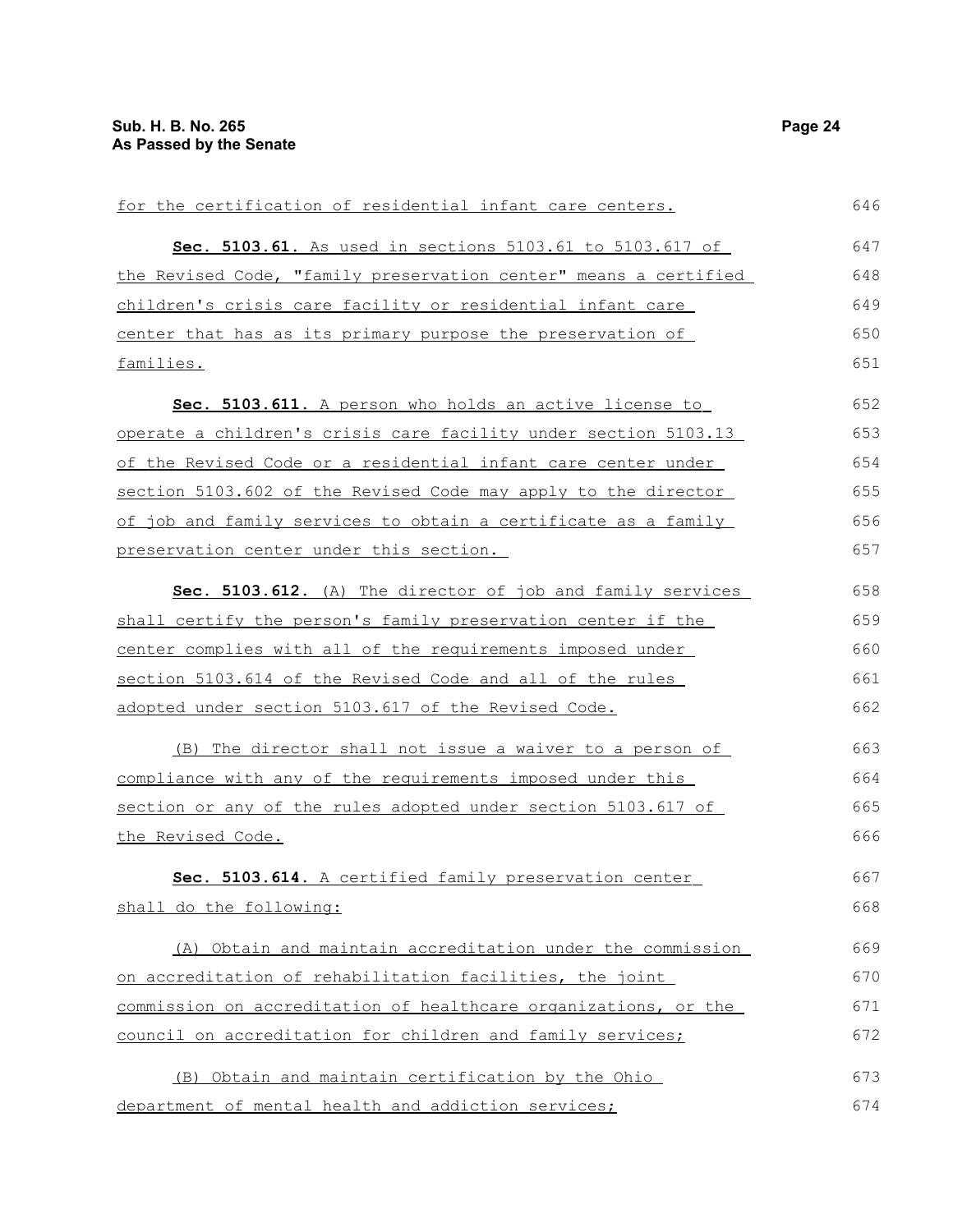| (C) Provide family preservation programs informed by             | 675 |
|------------------------------------------------------------------|-----|
| evidence-based or promising practices, including all of the      | 676 |
| following:                                                       | 677 |
| (1) Family case management;                                      | 678 |
| (2) Service referral and linkage;                                | 679 |
| (3) Parent education;                                            | 680 |
| (4) Trauma screening and healing-centered interventions.         | 681 |
| Sec. 5103.615. The director of job and family services may       | 682 |
| suspend or revoke a family preservation center's certificate     | 683 |
| pursuant to Chapter 119. of the Revised Code if the center       | 684 |
| violates or fails to comply with section 5103.614 of the Revised | 685 |
| Code or any of the rules adopted under section 5103.617 of the   | 686 |
| Revised Code.                                                    | 687 |
| Sec. 5103.617. Not later than ninety days after the              | 688 |
|                                                                  |     |
| effective date of this section, the director of job and family   | 689 |
| services shall adopt rules pursuant to Chapter 119. of the       | 690 |
| Revised Code for the certification of family preservation        | 691 |
| centers.                                                         | 692 |
| Sec. 5321.03. (A) Notwithstanding section 5321.02 of the         | 693 |
| Revised Code, a landlord may bring an action under Chapter 1923. | 694 |
| of the Revised Code for possession of the premises if:           | 695 |
| (1) The tenant is in default in the payment of rent;             | 696 |
| (2) The violation of the applicable building, housing,           | 697 |
| health, or safety code that the tenant complained of was         | 698 |
| primarily caused by any act or lack of reasonable care by the    | 699 |
| tenant, or by any other person in the tenant's household, or by  | 700 |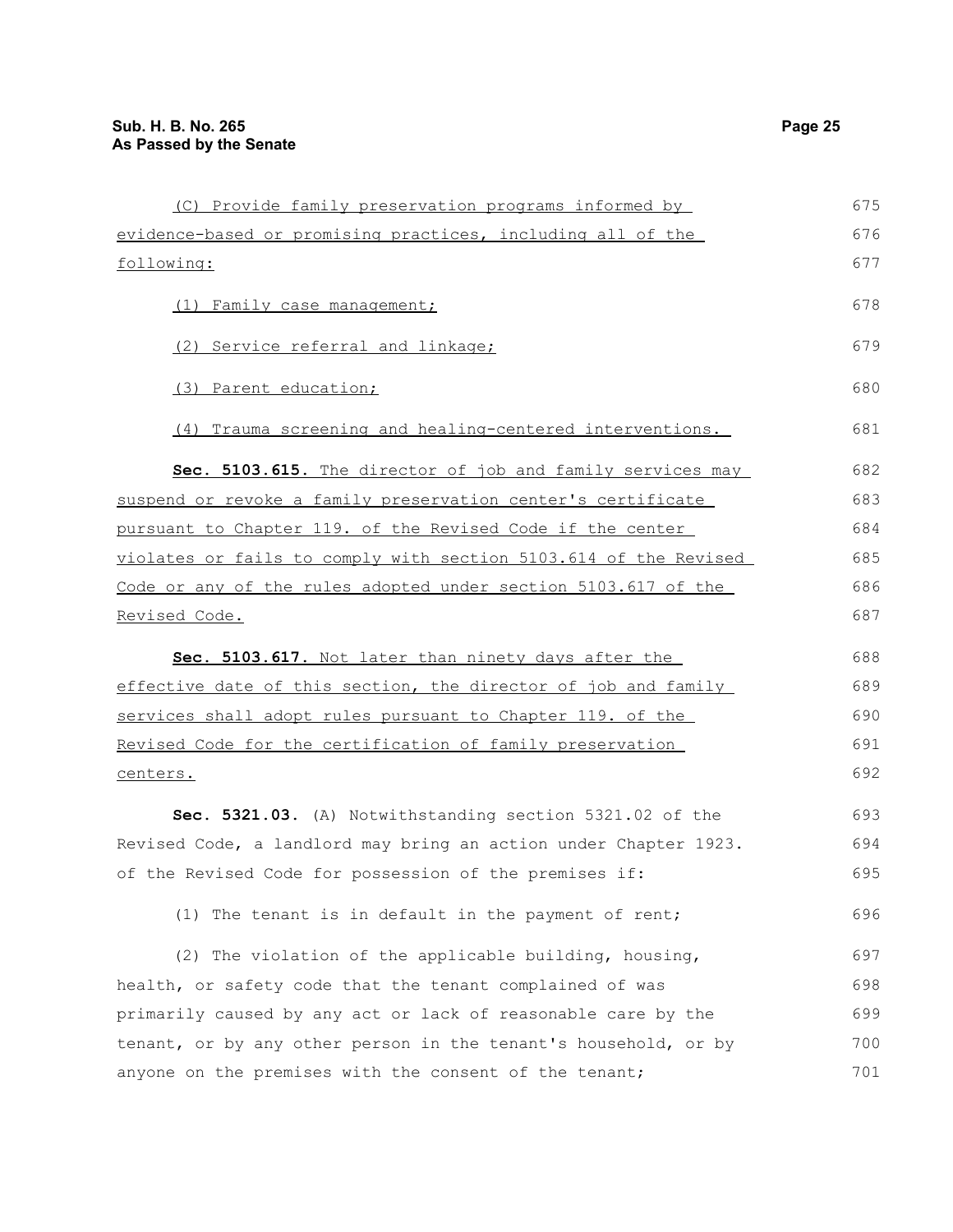## **Sub. H. B. No. 265 Page 26 As Passed by the Senate**

(3) Compliance with the applicable building, housing, health, or safety code would require alteration, remodeling, or demolition of the premises which would effectively deprive the tenant of the use of the dwelling unit; 702 703 704 705

```
(4) A tenant is holding over the tenant's term.
```
(5) The residential premises are located within one thousand feet of any school premises-or, preschool or child daycare center premises, children's crisis care facility premises, or residential infant care center premises, and both of the following apply regarding the tenant or other occupant who resides in or occupies the premises: 707 708 709 710 711 712

(a) The tenant's or other occupant's name appears on the state registry of sex offenders and child-victim offenders maintained under section 2950.13 of the Revised Code. 713 714 715

(b) The state registry of sex offenders and child-victim offenders indicates that the tenant or other occupant was convicted of or pleaded guilty to a sexually oriented offense or a child-victim oriented offense in a criminal prosecution and was not sentenced to a serious youthful offender dispositional sentence for that offense. 716 717 718 719 720 721

(B) The maintenance of an action by the landlord under this section does not prevent the tenant from recovering damages for any violation by the landlord of the rental agreement or of section 5321.04 of the Revised Code. 722 723 724 725

(C) This section does not apply to a dwelling unit occupied by a student tenant. 726 727

(D) As used in this section, "children's crisis care facility premises" and "residential infant care center premises" have the same meanings as in section 2950.034 of the Revised 728 729 730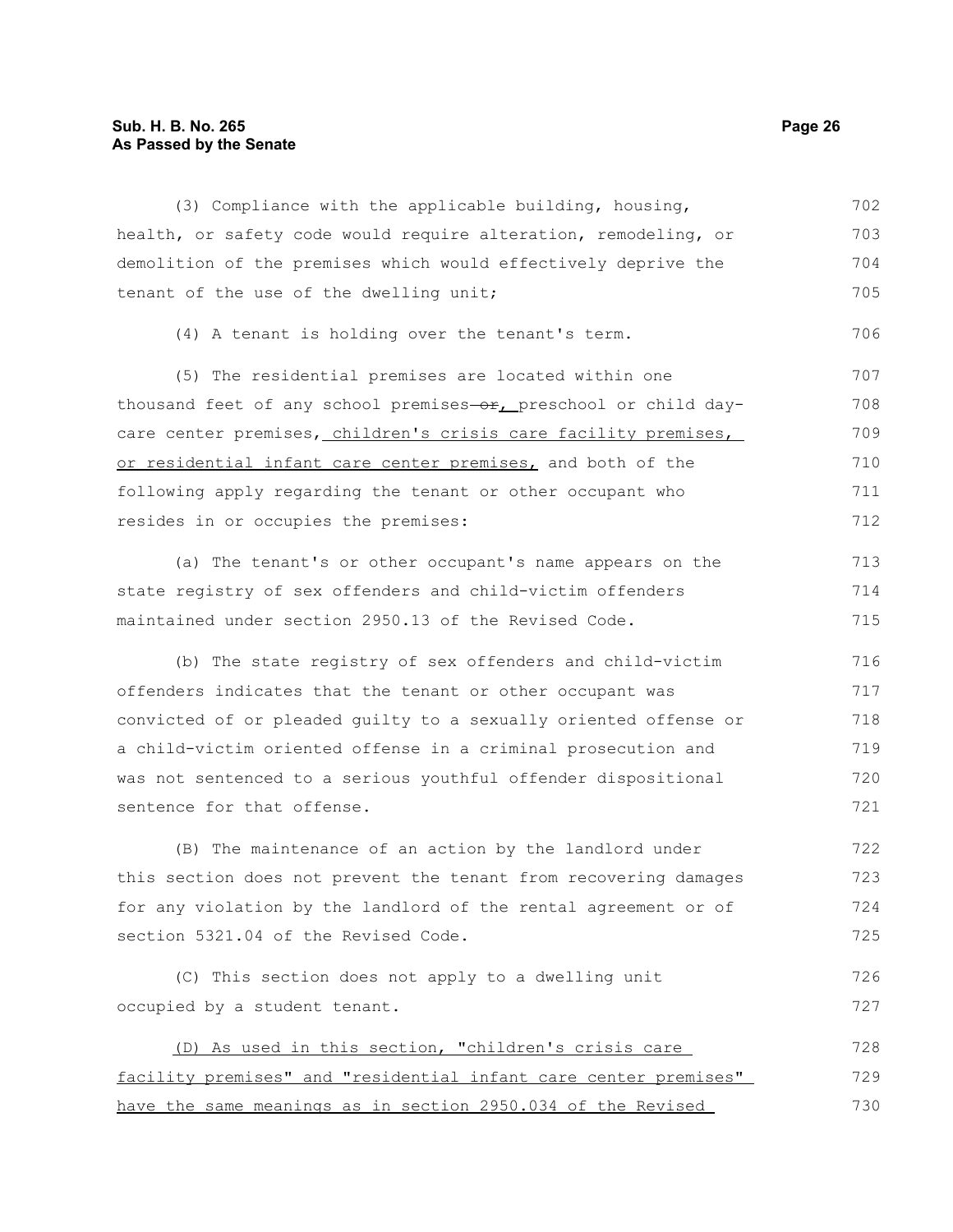731

**Sec. 5321.051.** (A)(1) No tenant of any residential premises located within one thousand feet of any school premises or, preschool or child day-care center premises, children's crisis care facility premises, or residential infant care center premises shall allow any person to occupy those residential premises if both of the following apply regarding the person: 732 733 734 735 736 737

(a) The person's name appears on the state registry of sex offenders and child-victim offenders maintained under section 2950.13 of the Revised Code. 738 739 740

(b) The state registry of sex offenders and child-victim offenders indicates that the person was convicted of or pleaded guilty to either a sexually oriented offense that is not a registration-exempt sexually oriented offense or a child-victim oriented offense in a criminal prosecution and was not sentenced to a serious youthful offender dispositional sentence for that offense. 741 742 743 744 745 746 747

(2) If a tenant allows occupancy in violation of this section or a person establishes a residence or occupies residential premises in violation of section 2950.034 of the Revised Code, the landlord for the residential premises that are the subject of the rental agreement or other tenancy may terminate the rental agreement or other tenancy of the tenant and all other occupants. 748 749 750 751 752 753 754

(B) If a landlord is authorized to terminate a rental agreement or other tenancy pursuant to division (A) of this section but does not so terminate the rental agreement or other tenancy, the landlord is not liable in a tort or other civil action in damages for any injury, death, or loss to person or 755 756 757 758 759